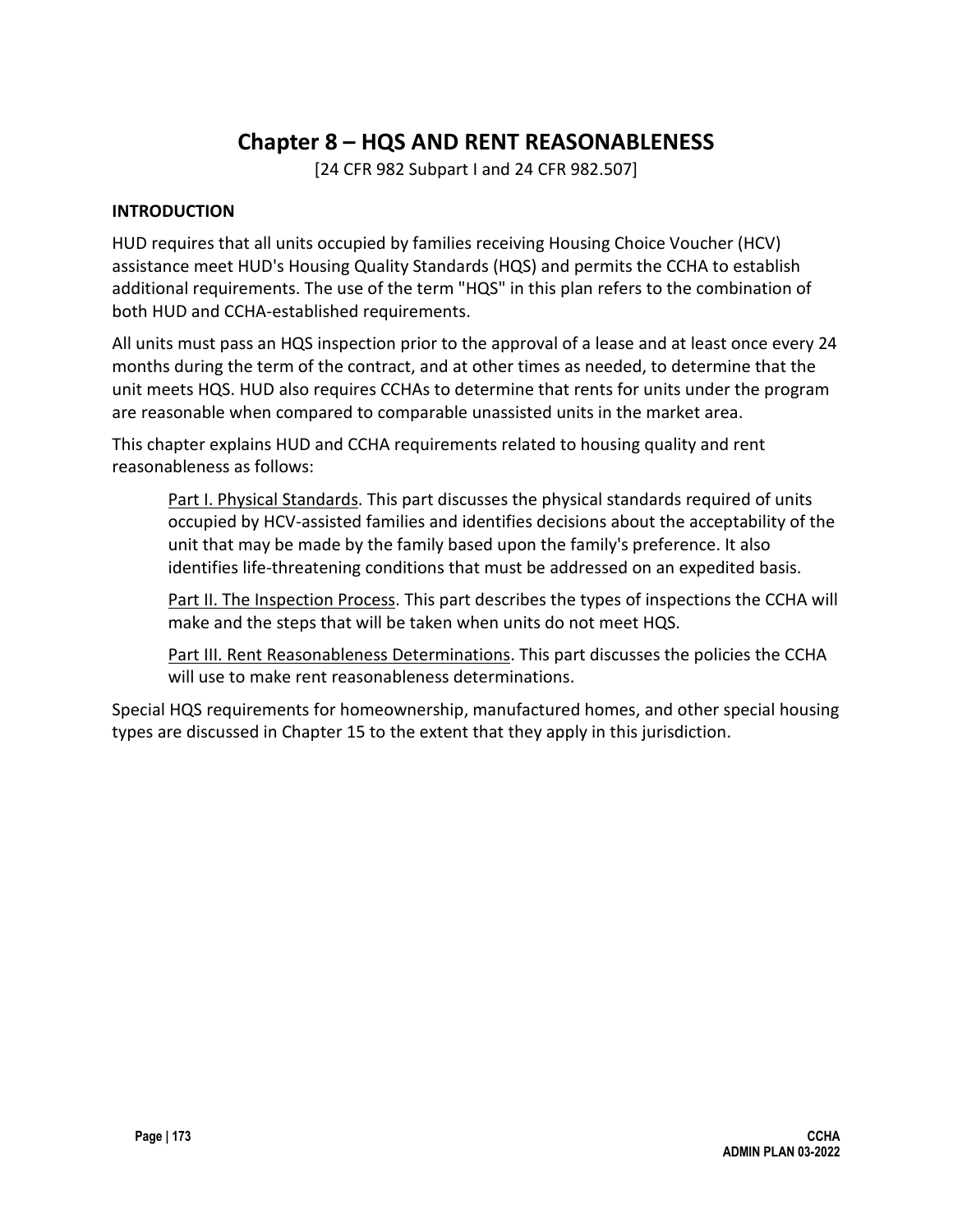## **PART I: PHYSICAL STANDARDS**

## **8-I.A. GENERAL HUD REQUIREMENTS**

### **HUD Performance and Acceptability Standards**

HUD's performance and acceptability standards for HCV-assisted housing are provided in 24 CFR 982.401. These standards cover the following areas:

- Sanitary facilities
- Food preparation and refuse disposal
- Space and Security
- Thermal Environment
- Illumination and electricity
- •Structure and materials
- Interior Air Quality
- Water Supply
- Lead-based paint
- Access
- Site and neighborhood
- Sanitary condition
- Smoke Detectors

A summary of HUD performance criteria is provided in Exhibit 8-1. Additional guidance on these requirements is found in the following HUD resources:

- Housing Choice Voucher Guidebook, Chapter 10.
- HUD Housing Inspection Manual for Section 8 Housing
- HUD Inspection Form, form HUD-52580 (3/01) and Inspection Checklist, form HUD-52580-A (9/00)
- HUD Notice 2003-31, Accessibility Notice: Section 504 of the Rehabilitation Act of 1973; the Americans with Disabilities Act of 1990; the Architectural Barriers Act of 1968 and the Fair Housing Act of 1988.

#### **Tenant Preference Items**

HUD requires the CCHA to enforce minimum HQS but also recognizes that certain judgments about the acceptability of the unit are left to the family. For example, the CCHA must ensure that the unit contains the required sanitary facilities, but the family decides whether the cosmetic appearance of the facilities is acceptable. Exhibit 8-2 summarizes those items that are considered tenant preferences.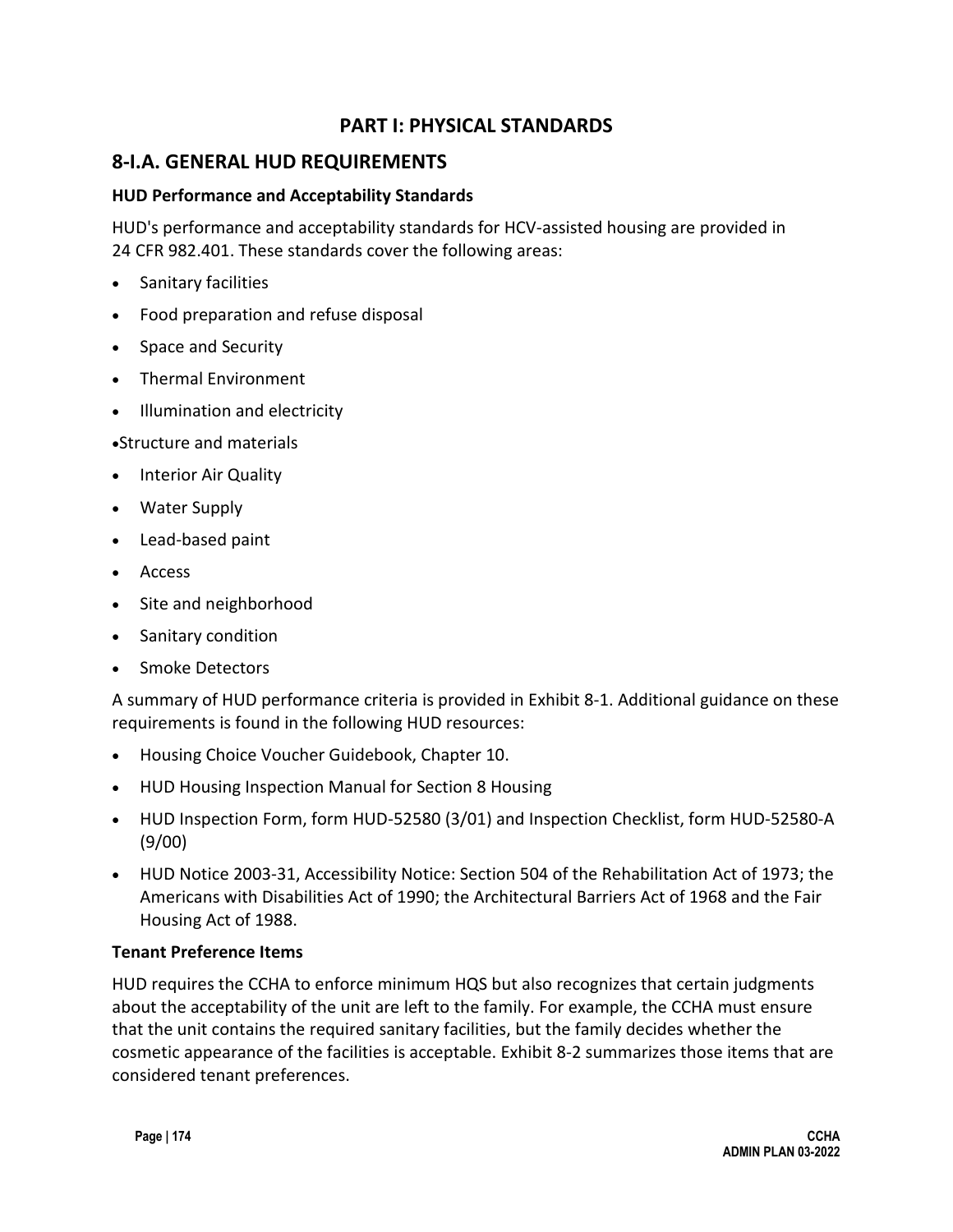### **Modifications to Provide Accessibility**

Under the Fair Housing Act of 1988 an owner must not refuse the request of a family that contains a person with a disability to make necessary and reasonable modifications to the unit. Such modifications are at the family's expense. The owner may require restoration of the unit to its original condition if the modification would interfere with the owner or next occupant's full enjoyment of the premises. The owner may not increase a customarily required security deposit. However, the landlord may negotiate a restoration agreement that requires the family to restore the unit and, if necessary to ensure the likelihood of restoration, may require the tenant to pay a reasonable amount into an interest bearing escrow account over a reasonable period of time. The interest in any such account accrues to the benefit of the tenant. The owner may also require reasonable assurances that the quality of the work will be acceptable and that any required building permits will be obtained. [24 CFR 100.203; Notice 2003-31].

Modifications to units to provide access for a person with a disability must meet all applicable HQS requirements and conform to the design, construction, or alteration of facilities contained in the UFAS and the ADA Accessibility Guidelines (ADAAG) [28 CFR 35.151(c) and Notice 2003- 31] See Chapter 2 of this plan for additional information on reasonable accommodations for persons with disabilities.

Any owner that intends to negotiate a restoration agreement or require an escrow account must submit the agreement(s) to the CCHA for review.

# **8-I.B. ADDITIONAL LOCAL REQUIREMENTS**

The CCHA may impose variations to the HQS as long as the additional criteria are not likely to adversely affect the health or safety of participant families or severely restrict housing choices for families. HUD approval is required for variations to the HQS. HUD approval is not required if the variations are clarifications of HUD's acceptability criteria or performance standards [24 CFR 982.401(a)(4)].

## **Thermal Environment [HCV GB p.10-7]**

The CCHA must define a "healthy living environment" for the local climate. This may be done by establishing a temperature that the heating system must be capable of maintaining, that is appropriate for the local climate.

The heating system must be capable of maintaining an interior temperature of 65 degrees Fahrenheit between October 1 and May 1.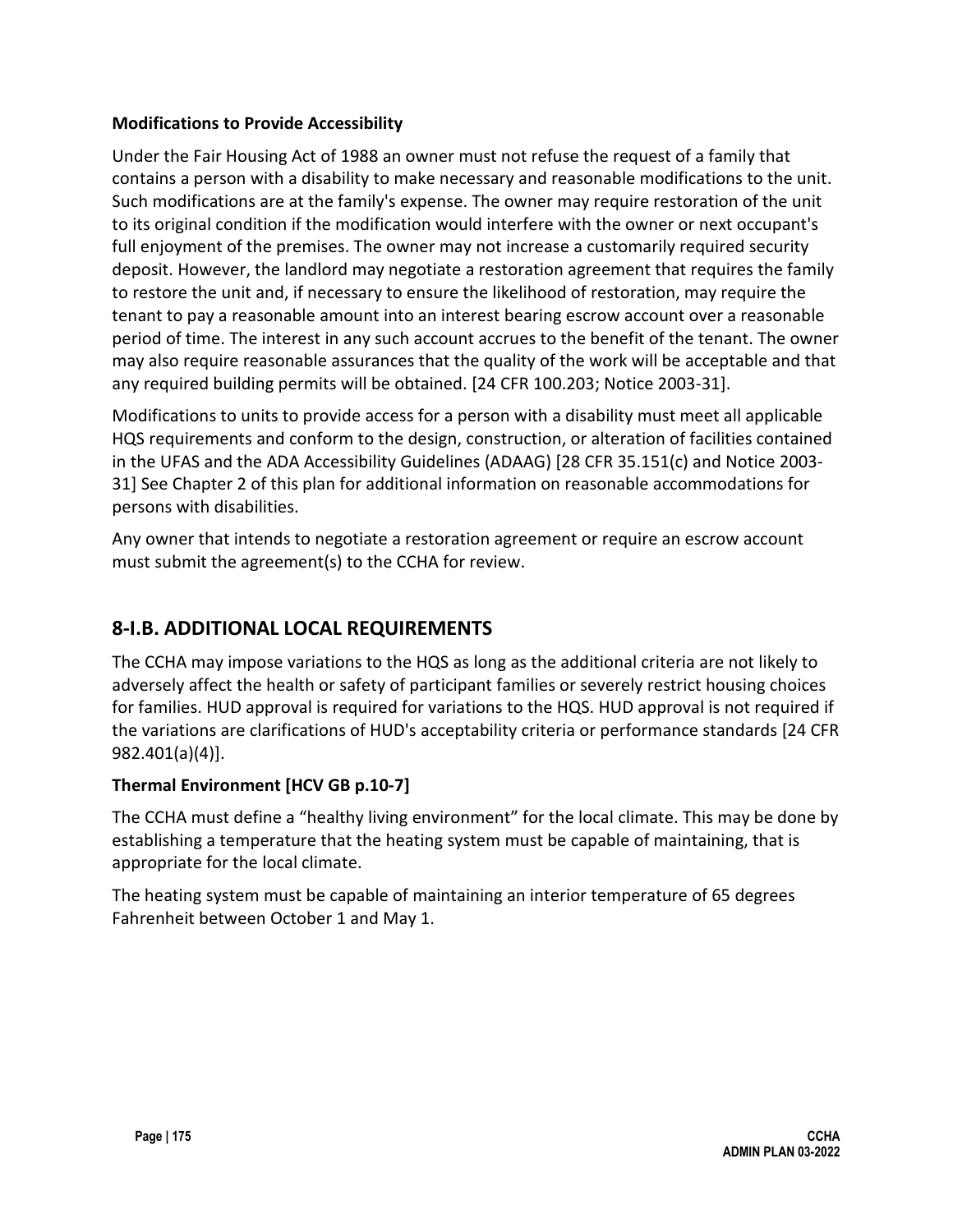## **Clarifications of HUD Requirements**

As permitted by HUD, the CCHA has adopted the following specific requirements that elaborate on HUD standards.

#### *Walls*

In areas where plaster or drywall is sagging, severely cracked, or otherwise damaged, it must be repaired or replaced.

#### *Windows*

Window sashes must be in good condition, solid and intact, and properly fitted to the window frame. Damaged or deteriorated sashes must be replaced.

Windows must be weather-stripped as needed to ensure a weather-tight seal.

Window screens must be in good condition (applies only if screens are present).

#### *Doors*

All exterior doors must be weather-tight to avoid any air or water infiltration, be lockable, have no holes, have all trim intact, and have a threshold.

All interior doors must have no holes, have all trim intact, and be openable without the use of a key.

Keyless deadbolt and peep hole on all exterior doors.

## *Floors*

All wood floors must be sanded to a smooth surface and sealed. Any loose or warped boards must be resecured and made level. If they cannot be leveled, they must be replaced.

All floors must be in a finished state. Raw wood or unsealed concrete is not permitted.

All floors should have some type of base shoe, trim, or sealing for a "finished look." Vinyl base shoe is permitted.

#### *Sinks*

All sinks and commode water lines must have shut off valves, unless faucets are wall mounted.

All sinks must have functioning stoppers.

#### *Toilets*

All worn or cracked toilet seats and tank lids must be replaced and toilet tank lid must fit properly.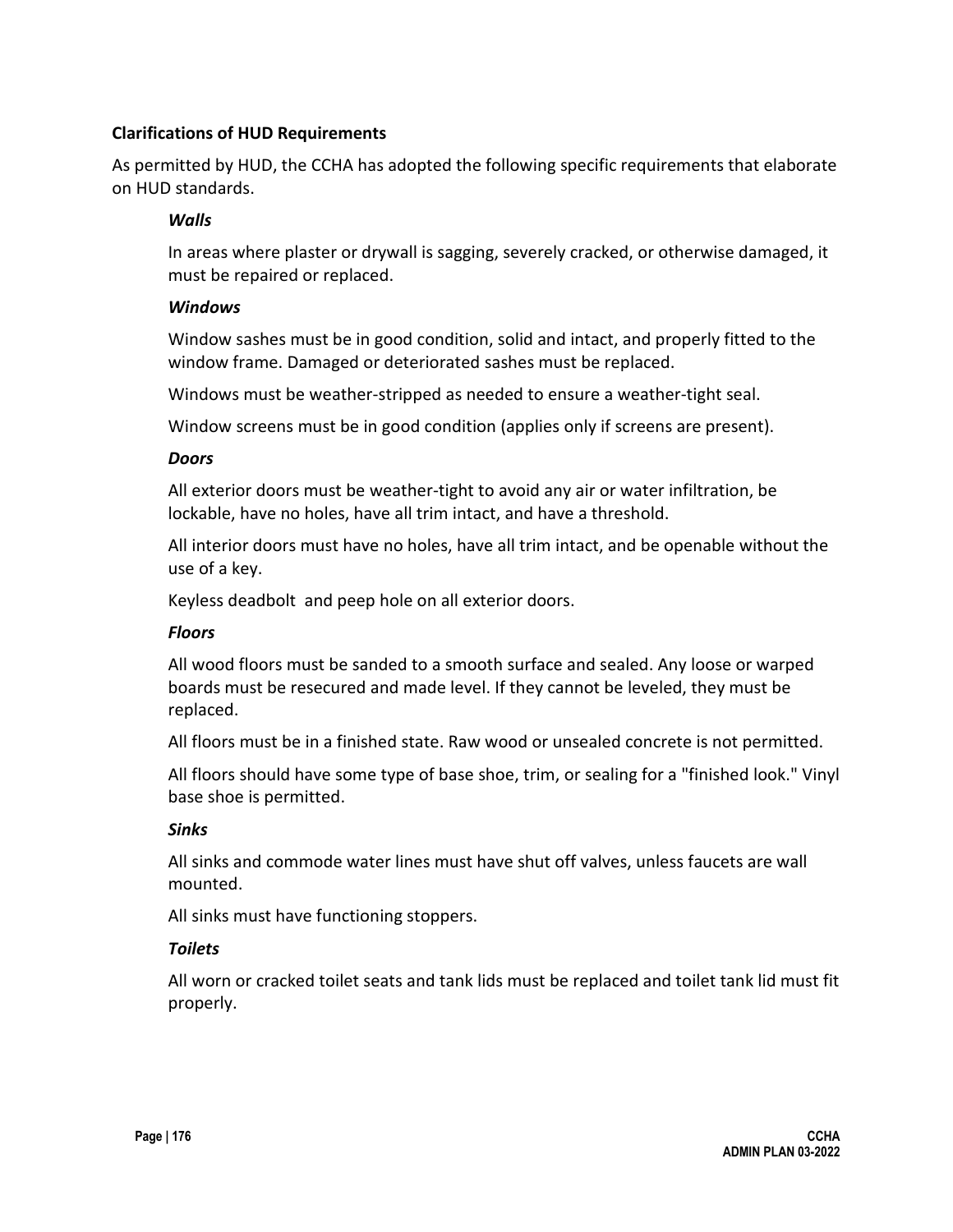#### *Security*

If window security bars or security screens are present on emergency exit windows, they must be equipped with a quick release system. The owner is responsible for ensuring that the family is instructed on the use of the quick release system.

## **8-I.C. LIFE-THREATENING CONDITIONS [24 CFR 982.404(a); FR Notice 1/18/17]**

HUD requires the CCHA to define life-threatening conditions and to notify the owner or the family (whichever is responsible) of the corrections required. The responsible party must correct life-threatening conditions within 24 hours of CCHA notification.

The following are considered life-threatening conditions:

Any condition that jeopardizes the security of the unit

Major plumbing leaks or flooding, waterlogged ceiling or floor in imminent danger of falling

Natural or LP gas or fuel oil leaks

A fuel storage vessel, fluid line, valve, or connection that supplies fuel to a HVAC unit is leaking or a strong odor is detected with potential for explosion or fire or that results in a health risk if inhaled

Any electrical problem or condition that could result in shock or fire

A light fixture is readily accessible, is not securely mounted to the ceiling or wall, and electrical connections or wires are exposed

A light fixture is hanging by its wires

A light fixture has a missing or broken bulb, and the open socket is readily accessible to the tenant during the day-to-day use of the unit

A receptacle (outlet) or switch is missing or broken and electrical connections or wires are exposed

An open circuit breaker position is not appropriately blanked off in a panel board, main panel board, or other electrical box that contains circuit breakers or fuses

A cover is missing from any electrical device box, panel box, switch gear box, control panel, etc., and there are exposed electrical connections

Any nicks, abrasions, or fraying of the insulation that exposes conducting wire

Exposed bare wires or electrical connections

Any condition that results in openings in electrical panels or electrical control device enclosures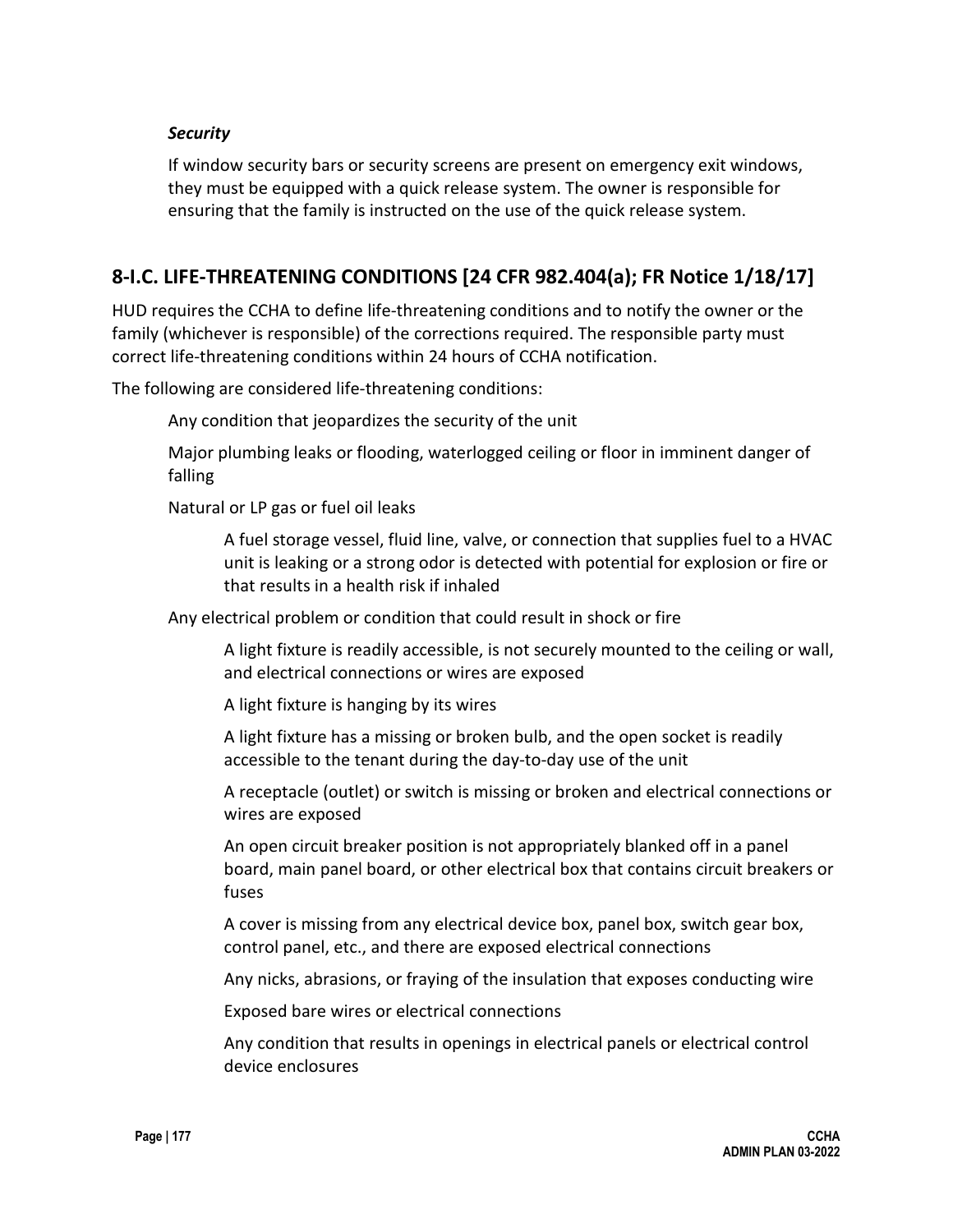Water leaking or ponding near any electrical device

Any condition that poses a serious risk of electrocution or fire and poses an immediate life-threatening condition

Absence of a working heating system when outside temperature is below 60 degrees Fahrenheit.

Utilities not in service, including no running hot water

Conditions that present the imminent possibility of injury

Obstacles that prevent safe entrance or exit from the unit

Any components that affect the function of the fire escape are missing or damaged

Stored items or other barriers restrict or prevent the use of the fire escape in the event of an emergency

The building's emergency exit is blocked or impeded, thus limiting the ability of occupants to exit in a fire or other emergency

Absence of a functioning toilet in the unit

Inoperable or missing smoke detectors

Missing or inoperable carbon monoxide detector

Missing, damaged, discharged, overcharged, or expired fire extinguisher (where required)

Gas/oil-fired water heater or heating, ventilation, or cooling system with missing, damaged, improper, or misaligned chimney venting

The chimney or venting system on a fuel-fired water heater is misaligned, negatively pitched, or damaged, which may cause improper or dangerous venting or gases

A gas dryer vent is missing, damaged, or is visually determined to be inoperable, or the dryer exhaust is not vented to the outside

A fuel-fired space heater is not properly vented or lacks available combustion air

A non-vented space heater is present

Safety devices on a fuel-fired space heater are missing or damaged

The chimney or venting system on a fuel-fired heating, ventilation, or cooling system is misaligned, negatively pitched, or damaged, which may cause improper or dangerous venting of gas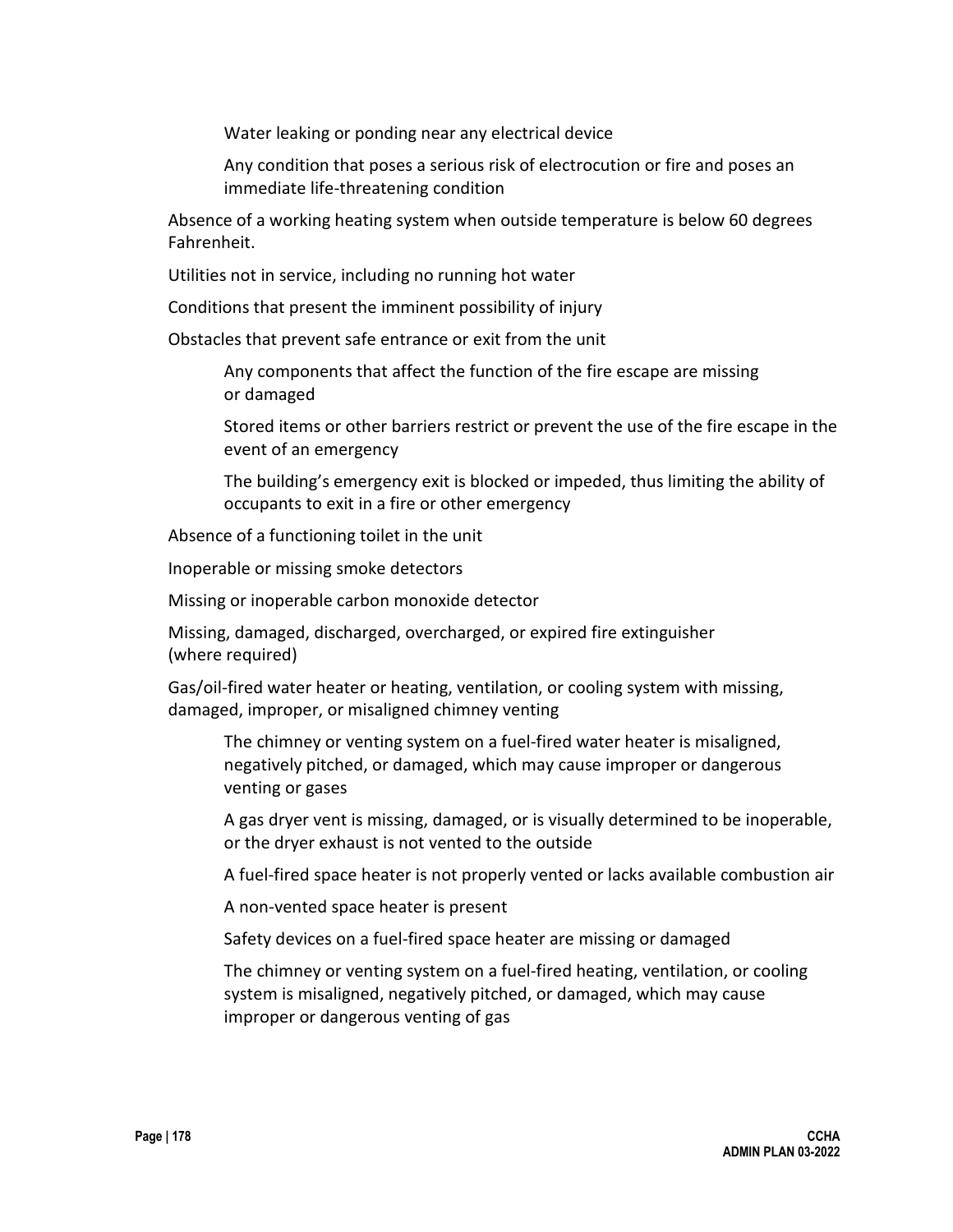Deteriorating paint as defined at 24 CFR 35.110 in a unit built before 1978 that is to be occupied by a family with a child under six years of age if it would prevent the family from moving into the unit

If an owner fails to correct life-threatening conditions as required by the CCHA, the CCHA will enforce the HQS in accordance with HUD requirements. See 8-II-G.

If a family fails to correct a family-caused life-threatening condition as required by the CCHA, the CCHA will enforce the family obligations. See 8-II.H.

The owner will be required to repair an inoperable smoke detector unless the CCHA determines that the family has intentionally disconnected it (by removing batteries or other means). In this case, the family will be required to repair the smoke detector within 24 hours.

# **8-I.D. OWNER AND FAMILY RESPONSIBILITIES [24 CFR 982.404]**

## **Family Responsibilities**

The family is responsible for correcting the following HQS deficiencies:

- Tenant-paid utilities not in service
- Failure to provide or maintain appliances owned by the family
- Damage to the unit or premises caused by a household member or guest beyond normal wear and tear that results in a breach of the HQS. "Normal wear and tear" is defined as items which could not be charged against the tenant's security deposit under state law or court practice.

## **Owner Responsibilities**

The owner is responsible for all HQS violations not listed as a family responsibility above, even if the violation is caused by the family's living habits (e.g., vermin infestation). However, if the family's actions constitute a serious or repeated lease violation the owner may take legal action to evict the family.

# **8-I.E. SPECIAL REQUIREMENTS FOR CHILDREN WITH ELEVATED BLOOD LEAD LEVEL [24 CFR 35.1225; FR Notice 1/13/17; Notice PIH 2017-13]**

If a CCHA is notified by a public health department or other medical health care provider, or verifies information from a source other than a public health department or medical health care provider, that a child of less than six years of age, living in an HCV-assisted unit has been identified as having an elevated blood lead level, the CCHA must complete an environmental investigation of the dwelling unit within 15 calendar days after being notified by a public health department or other medical health care provider. The environmental investigation must be completed in accordance with program requirements, and the result of the environmental investigation must be immediately provided to the owner of the dwelling unit. In cases where the public health department has already completed an evaluation of the unit, this information must be provided to the owner.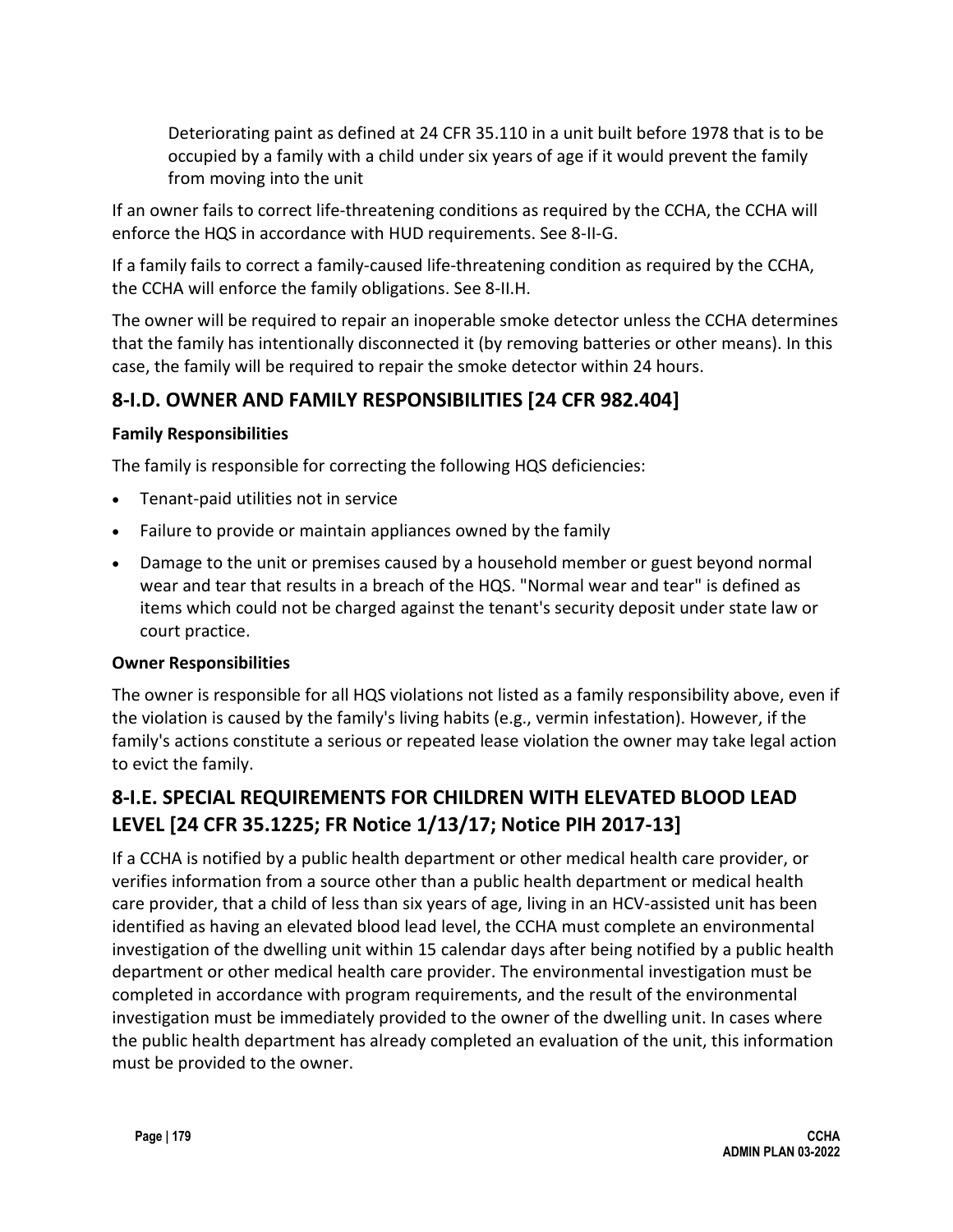Within 30 days after receiving the environmental investigation report from the CCHA, or the evaluation from the public health department, the owner is required to complete the reduction of identified lead-based paint hazards in accordance with the lead-based paint regulations [24 CFR 35.1325 and 35.1330; 40 CFR 745.227]. If the owner does not complete the "hazard reduction" as required, the dwelling unit is in violation of HQS and the CCHA will take action in accordance with Section 8-II.G.

CCHA reporting requirements, and data collection and record keeping responsibilities related to children with an elevated blood lead level are discussed in Chapter 16.

# **8-I.F. VIOLATION OF HQS SPACE STANDARDS [24 CFR 982.401, 24 CFR 982.403]**

A dwelling unit must:

- Provide adequate space and security for the family
- Have at least one bedroom or living/sleeping room for each two persons

A unit that does not meet these HQS space standards is defined as *overcrowded*.

A living room may be used as sleeping (bedroom) space, but no more than two persons may occupy the space [HCV GB p. 10-6]. A bedroom or living/sleeping room must have at least:

- One window
- Two electrical outlets in proper operating condition (permanent overhead or wall-mounted light fixtures may count as one of the required electrical outlets)

**If the CCHA determines that a unit is overcrowded because of an increase in family size or a change in family composition, the CCHA must issue the family a new voucher, and the family and CCHA must try to find an acceptable unit as soon as possible. If an acceptable unit is available for rental by the family, the CCHA must terminate the HAP contract in accordance with its terms.** 

## **PART II: THE INSPECTION PROCESS**

## **8-II.A. OVERVIEW [24 CFR 982.405]**

## **Types of Inspections**

The CCHA conducts the following types of inspections as needed. Each type of inspection is discussed in the paragraphs that follow.

- *Initial Inspections*. The CCHA conducts initial inspections in response to a request from the family to approve a unit for participation in the HCV program.
- *Annual/Biennial Inspections*. HUD requires the CCHA to inspect each unit under lease at least annually or biennially, depending on CCHA Policy, to confirm that the unit still meets HQS. The inspection may be conducted in conjunction with the family's annual reexamination but also may be conducted separately.
- *Special Inspections.* A special inspection may be requested by the owner, the family, or a third party as a result of problems identified with a unit between annual inspections.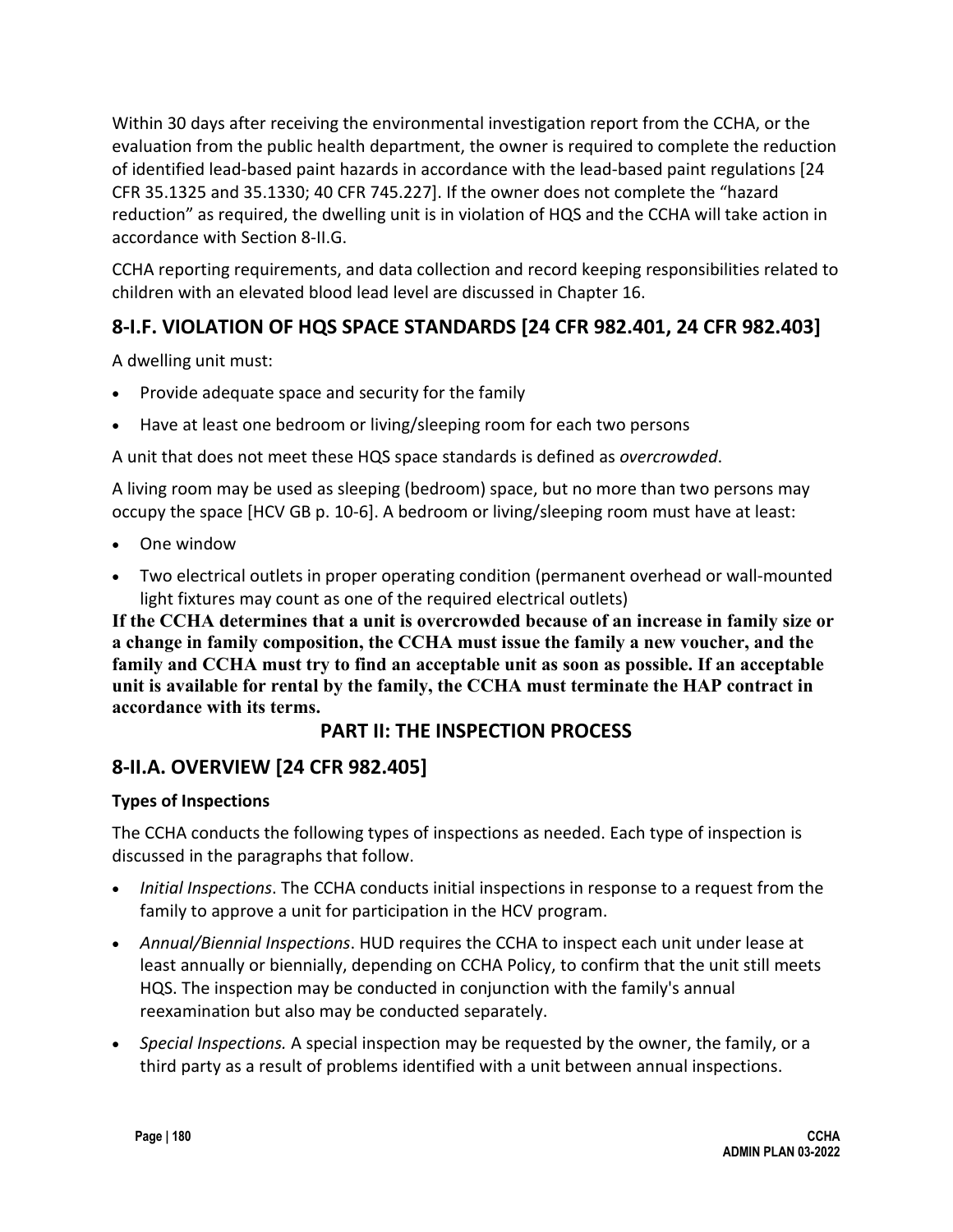• *Quality Control Inspections.* HUD requires that a sample of units be inspected by a supervisor or other qualified individual to evaluate the work of the inspector(s) and to ensure that inspections are performed in compliance with the HQS.

## **Inspection of CCHA-Owned Units [24 CFR 982.352(b)]**

The CCHA must obtain the services of an independent entity to perform all HQS inspections in cases where an HCV family is receiving assistance in a CCHA-owned unit. A CCHA-owned unit is defined as a unit that is owned by the CCHA that administers the assistance under the consolidated ACC (including a unit owned by an entity substantially controlled by the CCHA). The independent agency must communicate the results of each inspection to the family and the CCHA. The independent agency must be approved by HUD and may be the unit of general local government for the CCHA jurisdiction (unless the CCHA is itself the unit of general local government or an agency of such government).

## **Inspection Costs [Notice PIH 2016-05]**

The CCHA may not charge the family for unit inspections or reinspections [24 CFR 982.405(e)]. In the case of inspections of CCHA-owned units, the CCHA may compensate the independent agency from ongoing administrative fee for inspections performed. The CCHA and the independent agency may not charge the family any fee or charge for the inspection [24 CFR.982.352(b)].

The CCHA may not charge the owner for the inspection of the unit prior to the initial term of the lease or for a first inspection during assisted occupancy of the unit. However, the CCHA may charge a reasonable fee to owners for reinspections in two situations: when the owner notifies the CCHA that a repair has been made but the deficiency has not been corrected, and when the time for repairs has elapsed and the deficiency has not been corrected. Fees may not be imposed for tenant-caused damages, for cases in which the inspector could not gain access to the unit, or for new deficiencies discovered during a reinspection.

The owner may not pass the cost of a reinspection fee to the family. Reinspection fees must be added to the CCHA's administrative fee reserves and may only be used for activities related to the provision of tenant-based assistance.

> The CCHA will impose a \$75.00 reinspection fee to the owner for the first reinspection when:

The owner reports that an HQS deficiency has been repaired, but reinspection reveals that the deficiency has not been repaired; or

When the time for repairs has elapsed and the deficiency has not been repaired.

The CCHA may waive the fee if repairs for non-life threatening items were delayed due to circumstances beyond the owner's control.

## **Remote Video Inspections (RVIs) [Notice PIH 2020-31]**

As an alternative to some or all on-site inspections, the CCHA may, but is not required to, perform HQS inspections from a remote location using video streaming technology and a proxy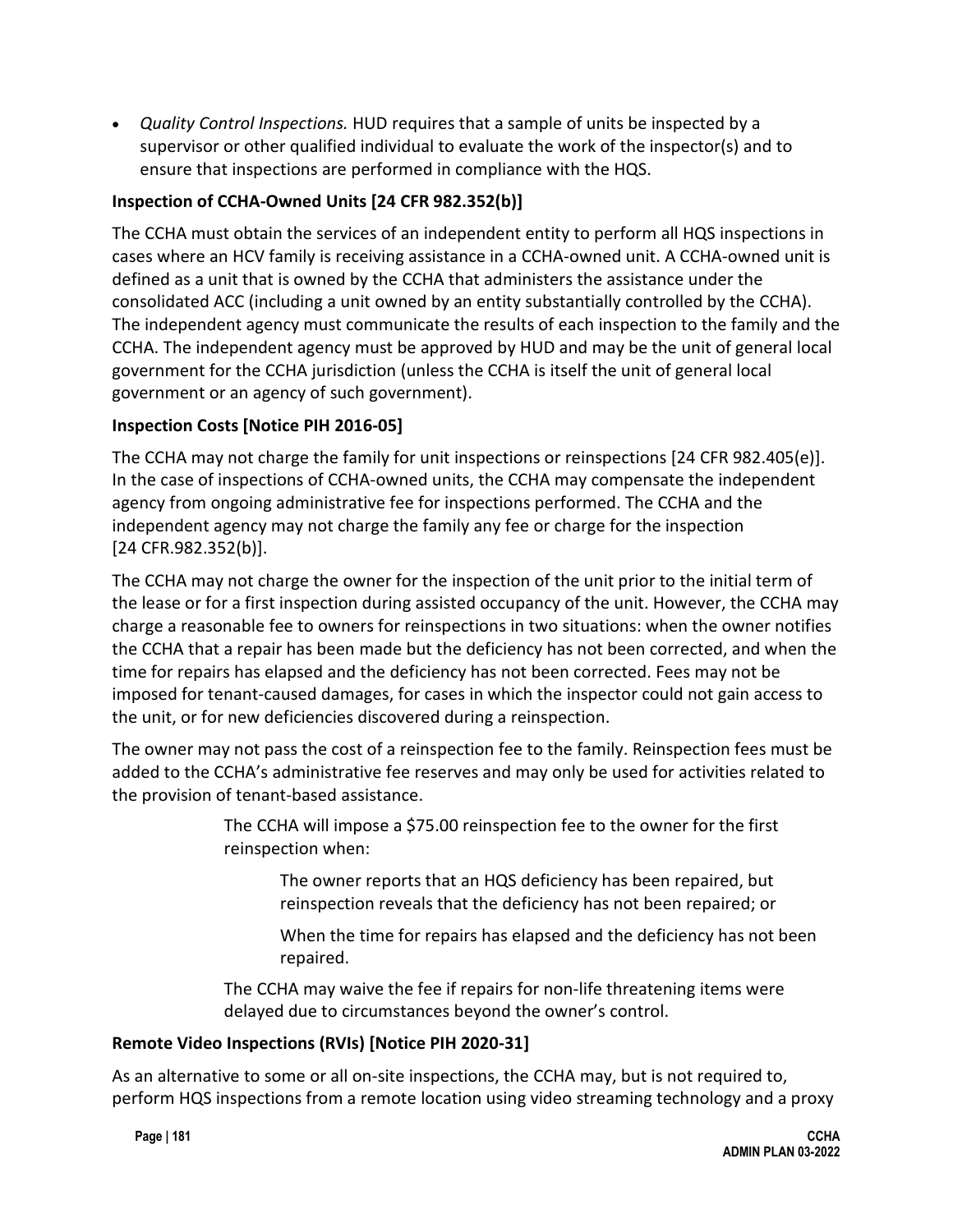at the inspection site. Since there may be some circumstances in which the application of technology provides insufficient information or evidence to allow the CCHA to make appropriate determinations about whether a condition violates HQS, Notice PIH 2020-31 requires that if a CCHA chooses to implement RVIs, the CCHA should have policies and procedures in place to address such limitations.

At the CCHA's discretion, the CCHA may use remote video inspections (RVIs) for all inspection types as an alternative to an onsite inspection. The CCHA will not, however, conduct RVIs in pre-1978 units where a child or children under six will reside. For these units, the CCHA will conduct an onsite inspection unless the participant requests and RVI as a reasonable accommodation.

Before conducting an RVI, both the CCHA and impacted party with legal possession of the unit must agree to its use. Prior to conducting any RVI, the CCHA will agree with the relevant parties to use an RVI rather than an onsite inspection. For unoccupied units, this agreement will be between the CCHA and the owner. For occupied units, the agreement will be between the CCHA and the tenant or other adult household member. In either case, if an agreement cannot be reached, the CCHA will conduct an onsite inspection.

When selecting a proxy, the CCHA may relay on the owner, property representative, tenant, or any adult associated with tenancy. The proxy will be selected through a mutual decision between the CCHA, owner, and family.

When selecting the proxy, the CCHA will:

Verify that, for properties built before 1978 where a child under six resides or will reside, the proxy has completed the *HUD Lead-Based Paint Visual Assessment Training Course*;

Ensure the proxy is able to determine whether there is a smell of natural gas, methane, or other noxious gas; and

Ensure that on the day of the inspection the proxy has a:

Tape measure.

Working flashlight.

Circuit analyzer to test the low-voltage operation of electrical lines.

Means to test smoke and carbon monoxide detectors.

Temperature gun.

Smartphone or tablet reliable internet connection either through 4G or 5G connectivity and sufficient data or reliable Wi-Fi available onsite. The device must have a high camera resolution (megapixels, sensors, and pixel size).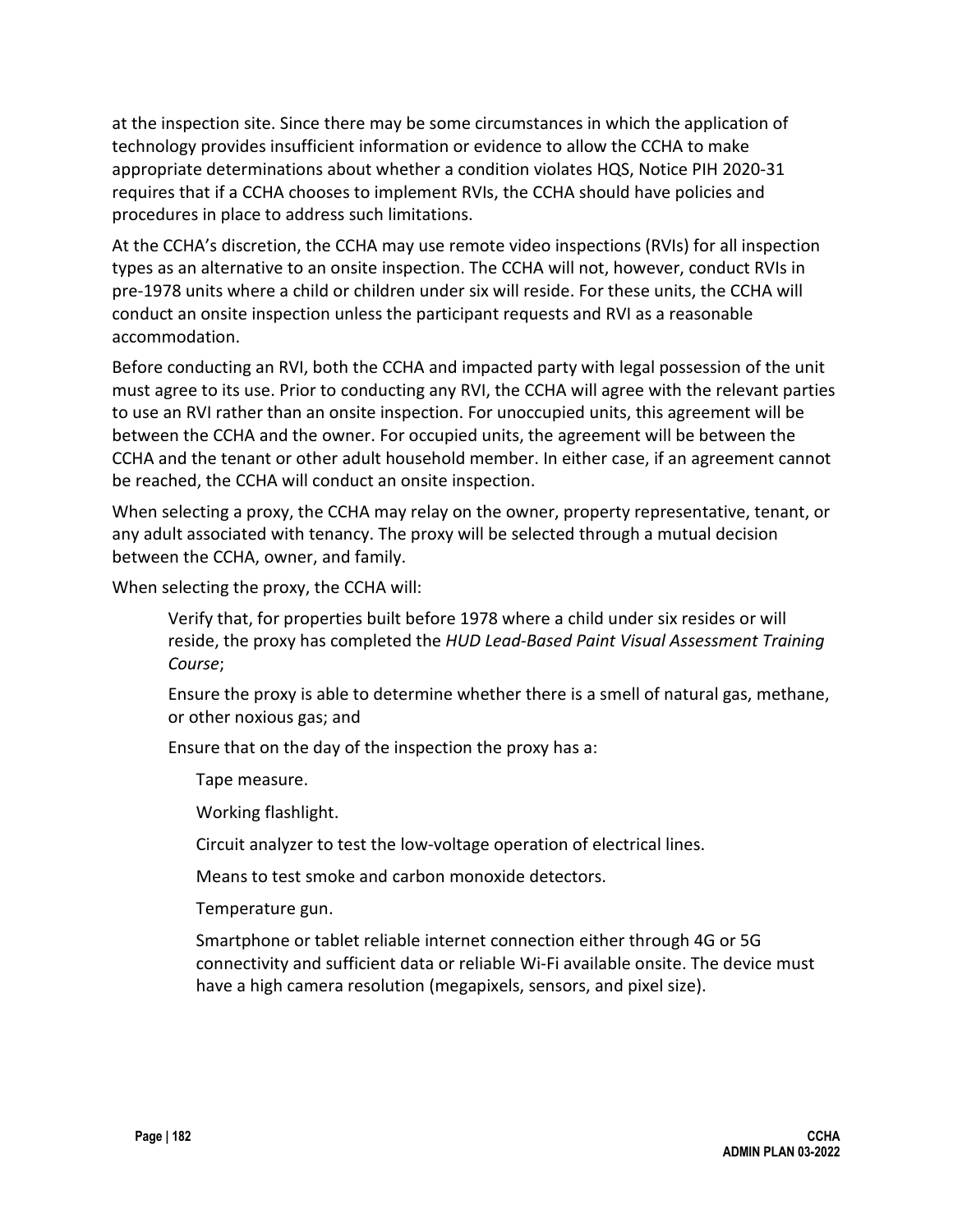If the CCHA cannot identify a proxy that is able to meet the above criteria, the CCHA will conduct an in-person inspection.

The proxy must follow the directions of the inspector. The proxy will live stream the inspection using the CCHA's designated streaming web-based platform. The RVI may not be recorded.

During the RVI, the HQS inspector will:

Verify the address and street name outside the unit match that of the unit to be inspected.

Inspect the unit's exterior and adjoining properties in accordance with HQS through the proxy.

Inspect all interior spaces in accordance with HQS through the proxy.

For pre-1978 properties, follow all national and state lead-based paint requirements.

During the RVI, the proxy will:

Examine all sides of a structure, including fences and outbuildings, visually examining paint conditions of all siding, trim, windows, porches, steps, columns, and any other painted areas on the unit's exterior.

Review each room separately and visually examine the paint conditions of walls, ceilings, steps, floors, doors, door frames, and windows, including window troughs.

Document the amount of deterioration, indicating whether the scale is greater or less than the HUD de minimis amounts for deteriorated paint (including cracked, chipped, or otherwise damaged paint).

If at any time it becomes clear that the connection is unreliable, the lighting in the unit is insufficient, the necessary tools are unavailable, the noise level in or outside the unit is unacceptable, or any other circumstances as determined by the inspector, the inspector will record the unit as failed and schedule an in-person inspection.

## **Notice and Scheduling**

The family must allow the CCHA to inspect the unit at reasonable times with reasonable notice [24 CFR 982.551(d)].

Both the family and the owner will be given reasonable notice of all inspections. Except in the case of a life-threatening emergency, reasonable notice is considered to be not less than 48 hours. Inspections may be scheduled between 8:00 a.m. and 5:00 p.m. Generally, inspections will be conducted on business days only. In the case of a life-threatening emergency, the CCHA will give as much notice as possible, given the nature of the emergency.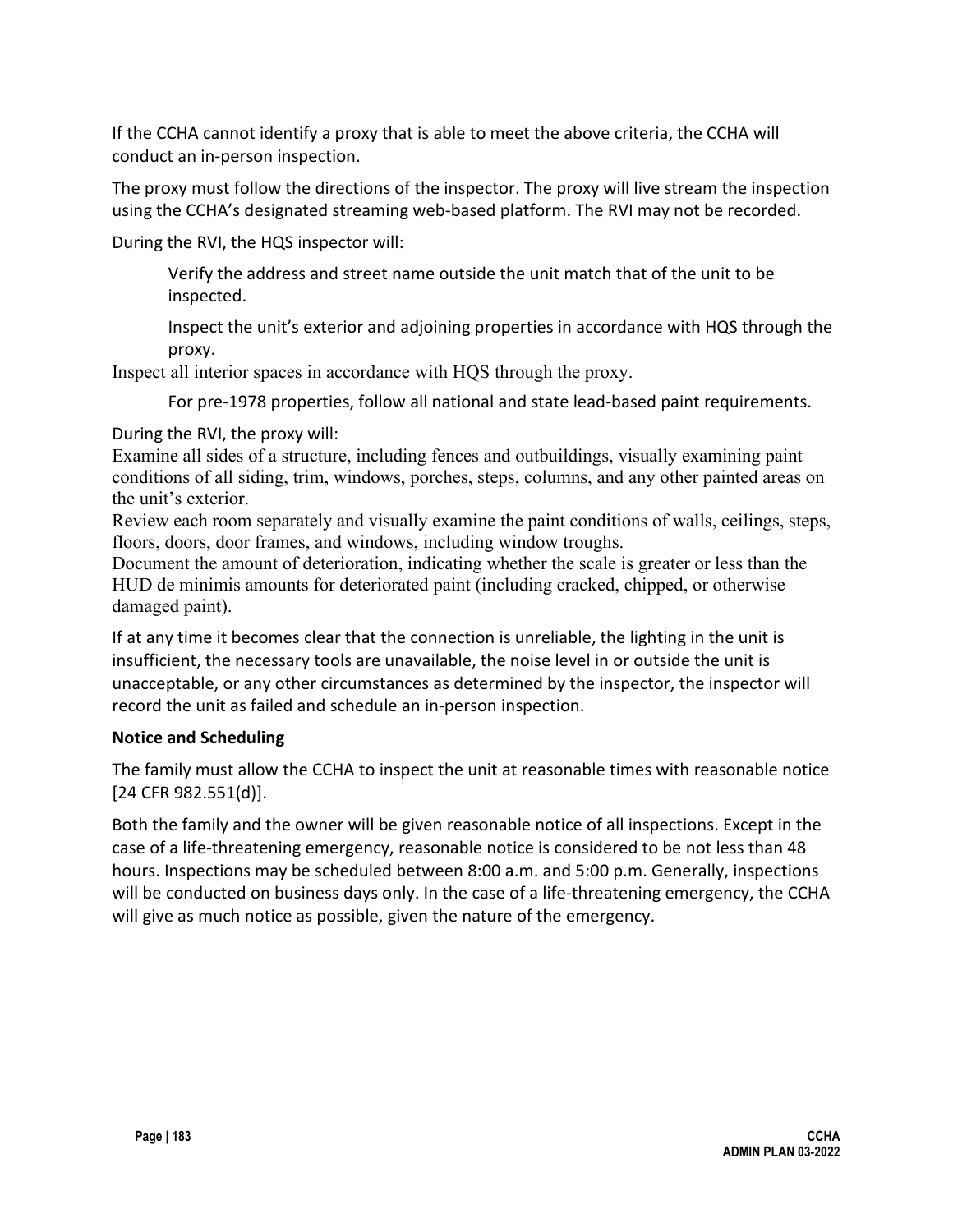## **Owner and Family Inspection Attendance**

HUD permits the CCHA to set policy regarding family and owner presence at the time of inspection [HCV GB p. 10-27].

When a family occupies the unit at the time of inspection an authorized adult must be present for the inspection. The presence of the owner or the owner's representative is encouraged but is not required.

At initial inspection of a vacant unit, the CCHA will inspect the unit in the presence of the owner or owner's representative. The presence of a family representative is permitted but is not required.

# **8-II.B. INITIAL HQS INSPECTION [24 CFR 982.401(a)]**

## **Initial Inspections [FR Notice 1/18/17]**

The CCHA may, but is not required to, approve assisted tenancy and start HAP if the unit fails HQS inspection, but only if the deficiencies identified are non-life-threatening. Further, the CCHA may, but is not required to, authorize occupancy if a unit passed an alternative inspection in the last 24 months.

The CCHA will approve assisted tenancy and start HAP for any unit that fails HQS inspection if the deficiencies identified during the inspection are non-life-threatening.

*Non-life threatening conditions* are defined as any conditions that would fail to meet the housing quality standards under 24 CFR 982.401 and do not meet the definition of *lifethreatening* as defined in Section 8-I.C., Life-Threatening Conditions. Prior to approving assisted tenancy and executing the HAP contract, the CCHA will ensure that the unit does not have any life-threatening deficiencies.

The CCHA will send written notice to the owner listing any non-life-threatening deficiencies and providing the owner with 30 calendar days, or a CCHA-approved extension, to comply with HQS. If the non-life-threatening conditions are not corrected within notice period, the CCHA will abate HAP until the unit is in compliance with HQS. The CCHA will follow abatement policies listed in Section 8-II.G., Enforcing Owner Compliance.

The owner may be in abatement for a maximum of 90 days before the CCHA terminates the HAP contract in accordance with Section 8-II.G., Enforcing Owner Compliance.

If the initial inspection identifies more than one non-life-threatening deficiency, the CCHA will notify the family in writing within 10 business days of the inspection of the deficiencies and offer the family the opportunity to decline to enter into an assisted lease without losing their voucher. The notice to the family will also state that, if the owner fails to correct the non-lifethreatening deficiencies, the CCHA will terminate the HAP contract, and the family must move to another unit in order to continue receiving assistance.

The CCHA will not rely on alternative inspections and will conduct an HQS inspection for each unit prior to executing a HAP contract with the owner.

Timing of Initial Inspections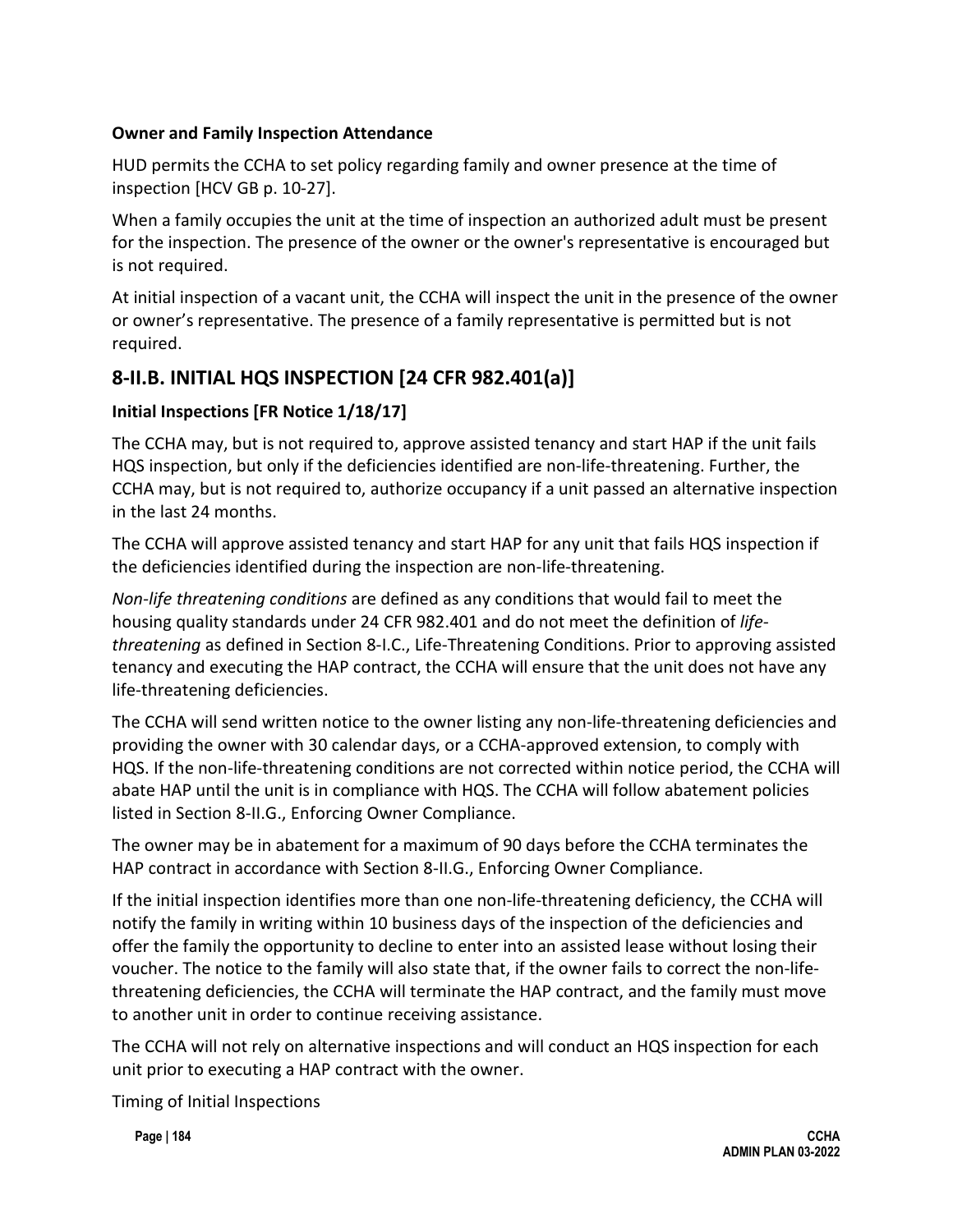HUD requires CCHAs with fewer than 1,250 budgeted units to complete the initial inspection, determine whether the unit satisfies HQS, and notify the owner and the family of the determination within 15 days of submission of the Request for Tenancy Approval (RTA). For CCHAs with 1,250 or more budgeted units, to the extent practicable such inspection and determination must be completed within 15 days. The 15-day period is suspended for any period during which the unit is not available for inspection [982.305(b)(2)].

To the extent practicable, the CCHA will complete the initial inspection, determine whether the unit satisfies HQS, and notify the owner and the family of the determination within 5 days of submission of the Request for Tenancy Approval (RTA).

In cases where the CCHA is not able to complete the inspection within 5 days, the file will be documented as to the reason it was not practicable **Inspection Results and Re-inspections**

If any HQS violations are identified, the owner will be notified of the deficiencies and be given a time frame to correct them. If requested by the owner, the time frame for correcting the deficiencies may be extended by the CCHA for good cause. The CCHA will reinspect the unit within five business days of the date the owner notifies the CCHA that the required corrections have been made.

The reinspection will typically be conducted onsite, but at the CCHA's discretion, may be conducted by RVI.

If the time period for correcting the deficiencies (or any CCHA-approved extension) has elapsed, or the unit fails HQS at the time of the reinspection, the CCHA will notify the owner and the family that the unit has been rejected and that the family must search for another unit. The CCHA may agree to conduct a second reinspection, for good cause, at the request of the family and owner.

Following a failed reinspection, the family may submit a new Request for Tenancy Approval for the same unit after the owner has made repairs, if they are unable to locate another suitable unit.

## **Utilities**

Generally, at initial lease-up the owner is responsible for demonstrating that all utilities are in working order including those utilities that the family will be responsible for paying.

Utility services MUST be available for testing at the time of the initial inspection and operational before the HAP contract is executed by CCHA.

## **Appliances [Form HUD-52580]**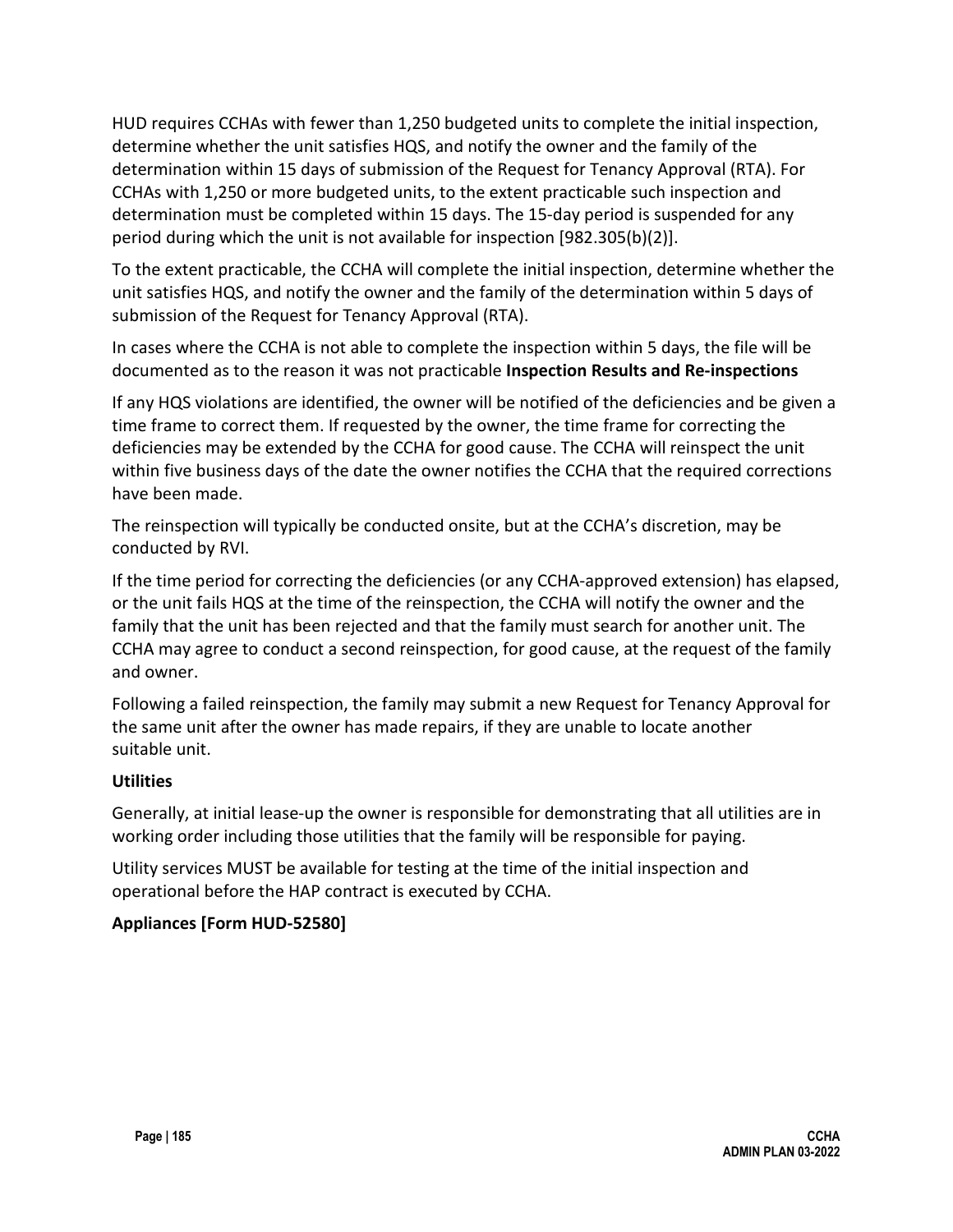If the family is responsible for supplying the stove and/or refrigerator, the CCHA will allow the stove and refrigerator to be placed in the unit after the unit has met all other HQS requirements. The required appliances must be in place before the HAP contract is executed by the CCHA. The CCHA will execute the HAP contract based upon a certification from the family that the appliances have been installed and are working. An RVI will be scheduled within 30 days of HAP contract approval.

# **8-II.C. ANNUAL/BIENNIAL HQS INSPECTIONS [24 CFR 982.405 and 982.406; Notice PIH 2016-05]**

Each unit under HAP contract must be inspected biennially within 24 months of the last full HQS inspection. The CCHA reserves the right to require annual inspections of any unit or owner at any time.

The CCHA will not rely on alternative inspection standards.

## **Scheduling the Inspection**

If an adult cannot be present on the scheduled date, the family should request that the CCHA reschedule the inspection. The CCHA and family will agree on a new inspection date that generally should take place within five business days of the originally scheduled date. The CCHA may schedule an inspection more than five business days after the original date for good cause.

If the family misses the first scheduled appointment without requesting a new inspection date, the CCHA will automatically schedule a second inspection. If the family misses two scheduled inspections without CCHA approval, the CCHA will consider the family to have violated its obligation to make the unit available for inspection. This may result in termination of the family's assistance in accordance with Chapter 12.

# **8-II.D. SPECIAL INSPECTIONS [24 CFR 982.405(g)]**

If a participant or government official reports a life-threatening condition which the owner would be required to repair within 24 hours, the CCHA must inspect the unit within 24 hours of notification. If the reported condition is not life-threatening, the CCHA must inspect the unit within 15 days of notification.

During a special inspection, the CCHA generally will inspect only those deficiencies that were reported. However, the inspector will record any additional health and safety HQS deficiencies that are observed and will require the responsible party to make the necessary repairs.

If the annual/biennial inspection has been scheduled or is due within 90 days of the date the special inspection is scheduled the CCHA may elect to conduct a full annual/biennial inspection.

# **8-II.E. QUALITY CONTROL INSPECTIONS [24 CFR 982.405(b); 24 CFR 985.3(e); HCV GB, p. 10-32]**

HUD requires a CCHA supervisor or other qualified person to conduct quality control inspections of a sample of units to ensure that each inspector is conducting accurate and complete inspections and that there is consistency in the application of the HQS.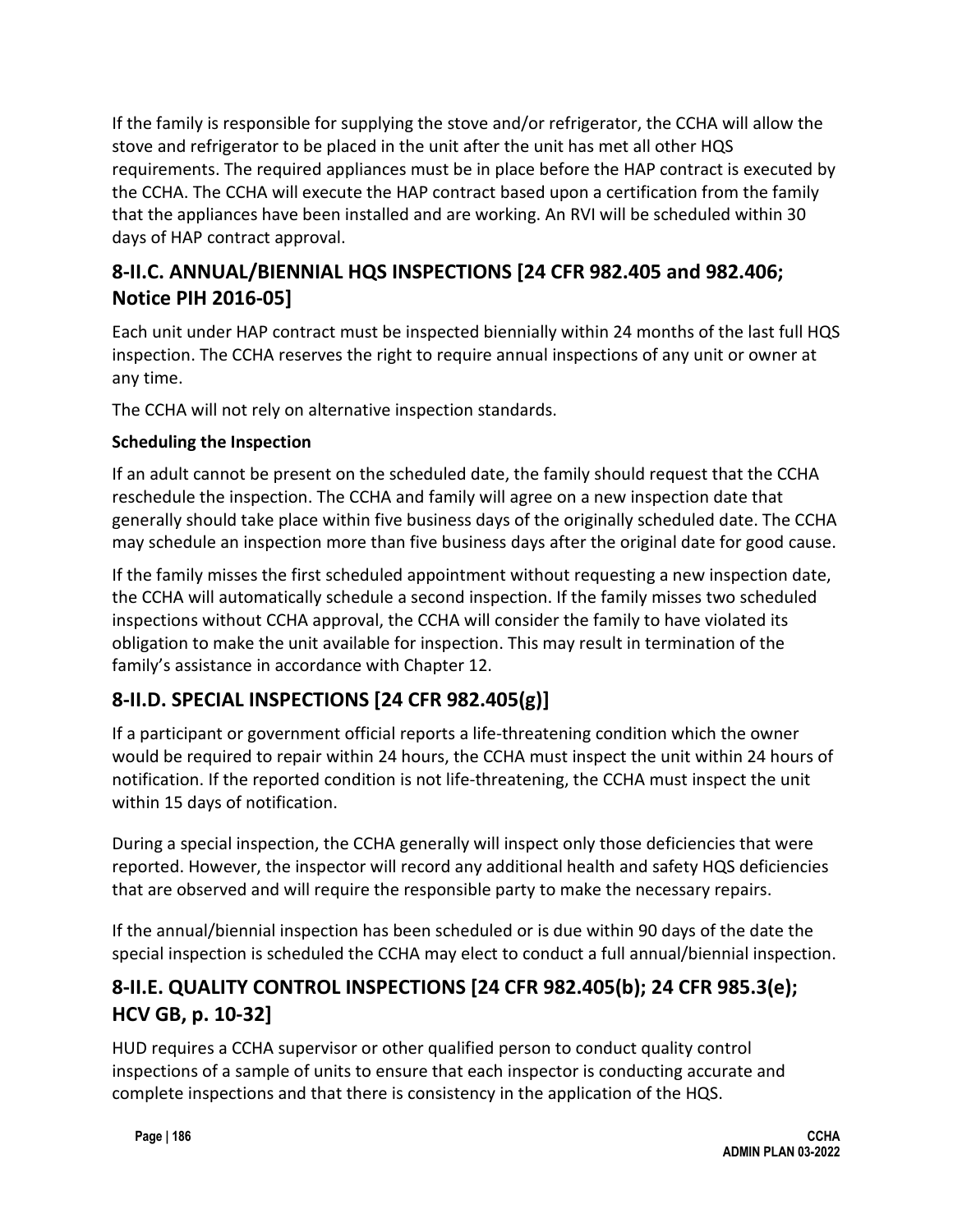The unit sample must include only units that have been inspected within the preceding three months. The selected sample should be drawn to represent a cross section of neighborhoods and the work of a cross section of inspectors.

# **8-II.F. INSPECTION RESULTS AND REINSPECTIONS FOR UNITS UNDER HAP CONTRACT**

## **Notification of Corrective Actions**

The owner and the family will be notified in writing of the results of all inspections. When an inspection identifies HQS failures, the CCHA will determine (1) whether or not the failure is a life-threatening condition and (2) whether the family or owner is responsible.

When life-threatening conditions are identified, the CCHA will immediately notify both parties by email. The notice will specify who is responsible for correcting the violation. The corrective actions must be taken within 24 hours of the CCHA's notice.

When failures that are not life-threatening are identified, the CCHA will send the owner and the family a written notification of the inspection results within five business days of the inspection. The written notice will specify who is responsible for correcting the violation, and the time frame within which the failure must be corrected. Generally, not more than 30 days will be allowed for the correction.

The notice of inspection results will inform the owner that if life-threatening conditions are not corrected within 24 hours, and non-life threatening conditions are not corrected within 30-days (or any CCHA-approved extension), the owner's HAP will be abated in accordance with CCHA Policy (see 8-II.G.).

Likewise, in the case of family caused deficiencies, the notice will inform the family that if lifethreatening conditions are not made within 24 hours, and non-life threatening conditions are not corrected within 30-days (or any CCHA-approved extension, if applicable) the family's assistance will be terminated in accordance with CCHA Policy (see Chapter 12).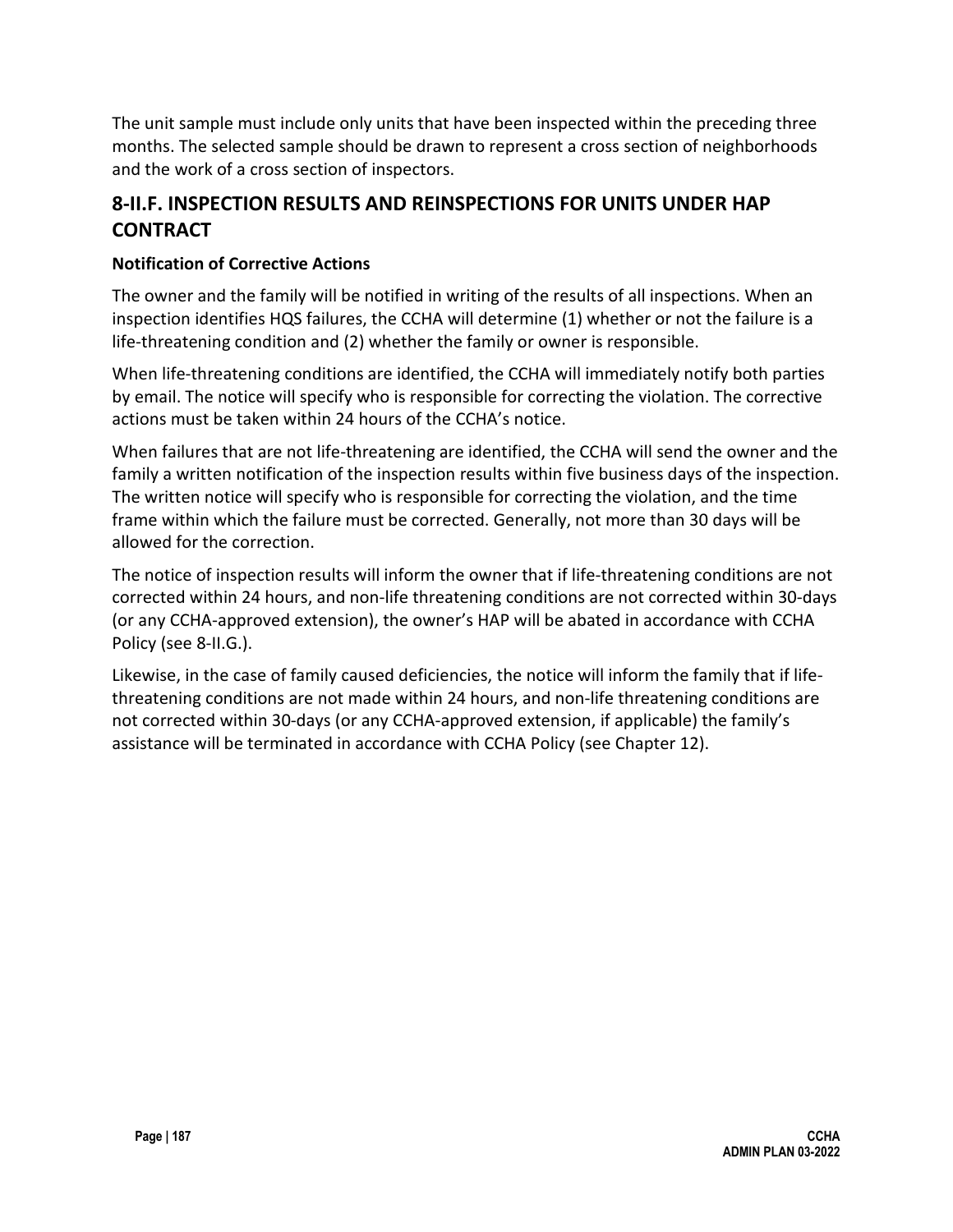## **Extensions**

For conditions that are life-threatening, the CCHA cannot grant an extension to the 24 hour corrective action period. For conditions that are not life-threatening, the CCHA may grant an exception to the required time frames for correcting the violation, if the CCHA determines that an extension is appropriate [24 CFR 982.404].

Extensions will be granted in cases where the CCHA has determined that the owner has made a good faith effort to correct the deficiencies and is unable to for reasons beyond the owner's control. Reasons may include, but are not limited to:

A repair cannot be completed because required parts or services are not available.

A repair cannot be completed because of weather conditions.

A reasonable accommodation is needed because the family includes a person with disabilities.

The length of the extension will be determined on a case by case basis, but will not exceed 60 days, except in the case of delays caused by weather conditions. In the case of weather conditions, extensions may be continued until the weather has improved sufficiently to make repairs possible. The necessary repairs must be made within 15 calendar days, once the weather conditions have subsided.

#### **Re-inspections**

The CCHA will conduct a reinspection immediately following the 30-day corrective period (or any CCHA approved extension) and ensure that both the family and owner are given reasonable notice of the reinspection appointment. If the deficiencies have not been corrected at the reinspection:

- •The CCHA will send a notice of abatement to the owner,
- •Or in the case of family caused violations, a notice of termination to the family, in accordance with CCHA policies.

If the CCHA is unable to gain entry to the unit in order to conduct the scheduled reinspection, the CCHA will reschedule the reinspection within 10 business days. CCHA will allow for only one no-entry. When two failed no-entries have occurred, the CCHA will consider the family to have violated its obligation to make the unit available for inspection. This will result in termination of the family's assistance in accordance with Chapter 12.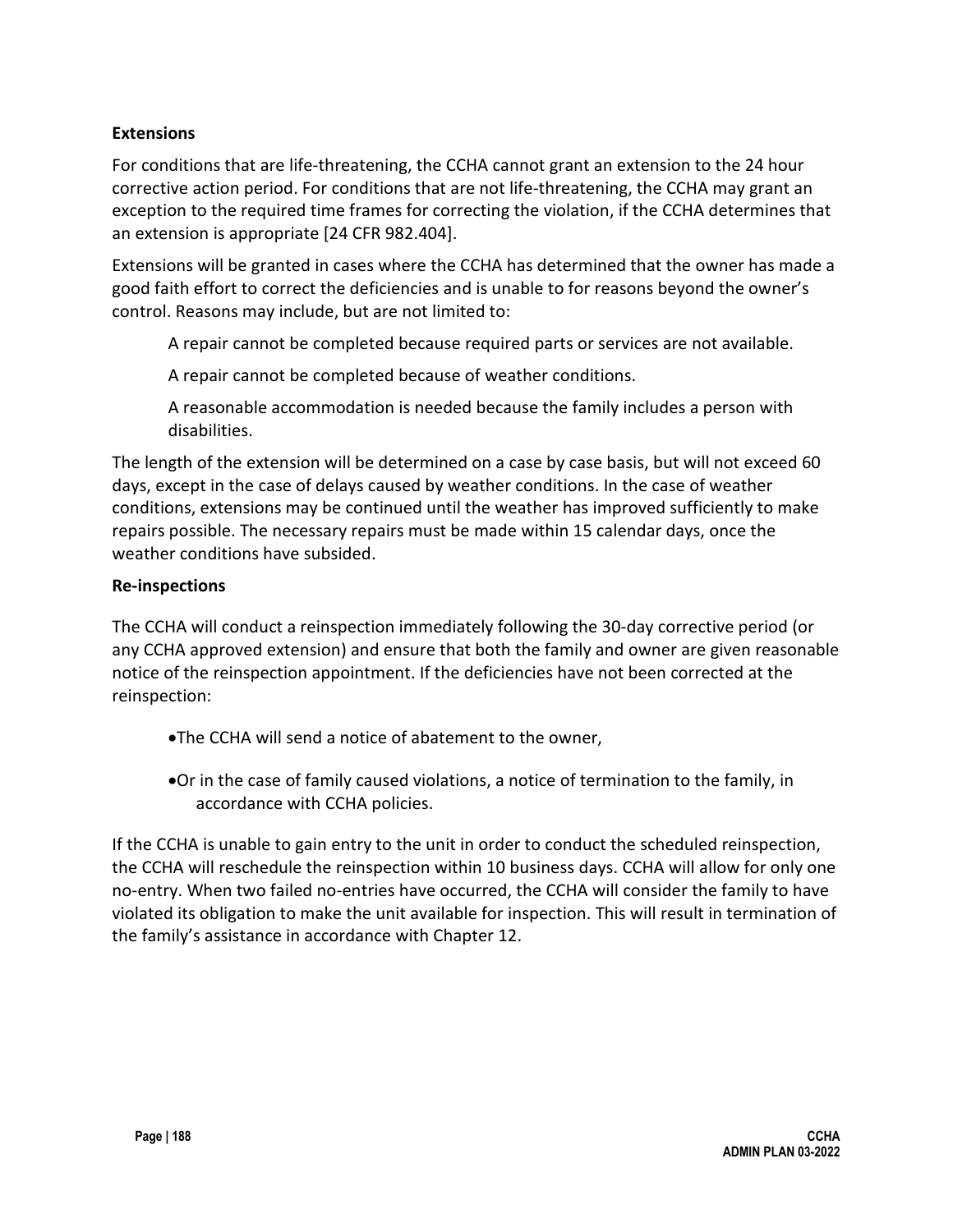# **8-II.G. ENFORCING OWNER COMPLIANCE**

If the owner fails to maintain the dwelling unit in accordance with HQS, the CCHA must take prompt and vigorous action to enforce the owner obligations.

### **HAP Abatement**

If an owner fails to correct HQS deficiencies by the time specified by the CCHA, HUD requires the CCHA to abate housing assistance payments no later than the first of the month following the specified correction period (including any approved extension) [24 CFR 985.3(f)]. No retroactive payments will be made to the owner for the period of time the rent was abated. Owner rents are not abated as a result of HQS failures that are the family's responsibility.

CCHA will make all HAP abatements effective the first month following the expiration of the 30 day abatement notice.

The CCHA will inspect abated units within five business days of the owner's notification that the work has been completed. Payment will resume effective on the day the unit passes inspection.

During any abatement period the family continues to be responsible for its share of the rent. The owner must not seek payment from the family for abated amounts and may not use the abatement as cause for eviction.

#### **HAP Contract Termination**

The CCHA must decide how long any abatement period will continue before the HAP contract will be terminated. The CCHA should not terminate the contract until the family finds another unit, provided the family does so in a reasonable time [HCV GB p. 10-29] and must give the owner reasonable notice of the termination. The CCHA will issue a voucher to permit the family to move to another unit as described in Chapter 10.

The maximum length of time that HAP may be abated is 90 days. However, if the owner completes corrections and notifies the CCHA before the termination date of the HAP contract, the CCHA may rescind the termination notice if (1) the family still resides in the unit and wishes to remain in the unit and (2) the unit passes inspection.

Reasonable notice of HAP contract termination by the CCHA is 30 days.

# **8-II.H. ENFORCING FAMILY COMPLIANCE WITH HQS [24 CFR 982.404(b)]**

Families are responsible for correcting any HQS violations listed in paragraph 8.I.D. If the family fails to correct a violation within the period allowed by the CCHA (and any extensions), the CCHA will terminate the family's assistance, according to the policies described in Chapter 12.

If the owner carries out a repair for which the family is responsible under the lease, the owner may bill the family for the cost of the repair.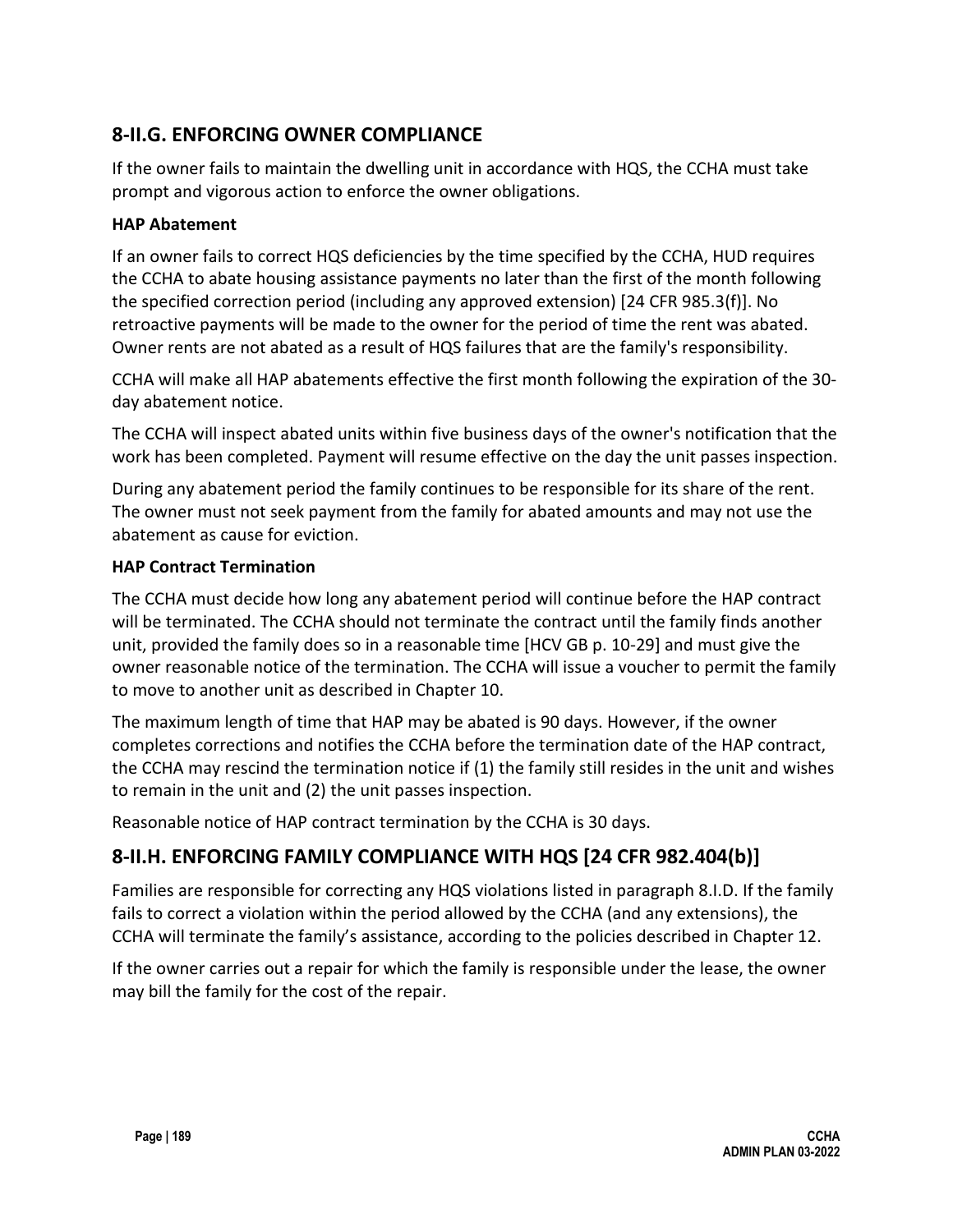# **PART III: RENT REASONABLENESS [24 CFR 982.507]**

# **8-III.A. OVERVIEW**

Except in the case of certain LIHTC- and HOME-assisted units, no HAP contract can be approved until the CCHA has determined that the rent for the unit is reasonable. The purpose of the rent reasonableness test is to ensure that a fair rent is paid for each unit rented under the HCV program.

HUD regulations define a reasonable rent as one that does not exceed the rent charged for comparable, unassisted units in the same market area. HUD also requires that owners not charge more for assisted units than for comparable units on the premises. This part explains the method used to determine whether a unit's rent is reasonable.

## **CCHA-Owned Units [24 CFR 982.352(b)]**

In cases where an HCV family is receiving assistance in a CCHA-owned unit, the CCHA must obtain the services of an independent entity to determine rent reasonableness in accordance with program requirements, and to assist the family in negotiating the contract rent when the family requests assistance. A CCHA-owned unit is defined as a unit that is owned by the CCHA that administers the assistance under the consolidated ACC (including a unit owned by an entity substantially controlled by the CCHA). The independent agency must communicate the results of the rent reasonableness determination to the family and the CCHA. The independent agency must be approved by HUD, and may be the unit of general local government for the CCHA jurisdiction (unless the CCHA is itself the unit of general local government or an agency of such government).

## **8-III.B. WHEN RENT REASONABLENESS DETERMINATIONS ARE REQUIRED**

## **Owner-Initiated Rent Determinations**

The CCHA must make a rent reasonableness determination at initial occupancy and whenever the owner requests a rent adjustment.

The owner and family first negotiate the rent for a unit. The CCHA (or independent agency in the case of CCHA-owned units) will assist the family with the negotiations upon request. At initial occupancy the CCHA must determine whether the proposed rent is reasonable before a HAP Contract is signed. The owner must not change the rent during the initial lease term. Subsequent requests for rent adjustments must be consistent with the lease between the owner and the family. Rent increases will not be approved unless any failed items identified by the most recent HQS inspection have been corrected.

After the initial occupancy period, the owner may request a rent adjustment in accordance with the owner's lease. For rent increase requests after initial lease-up.

The CCHA will determine whether the requested increase is reasonable within 10 business days of receiving the request from the owner. The owner will be notified of the determination in writing.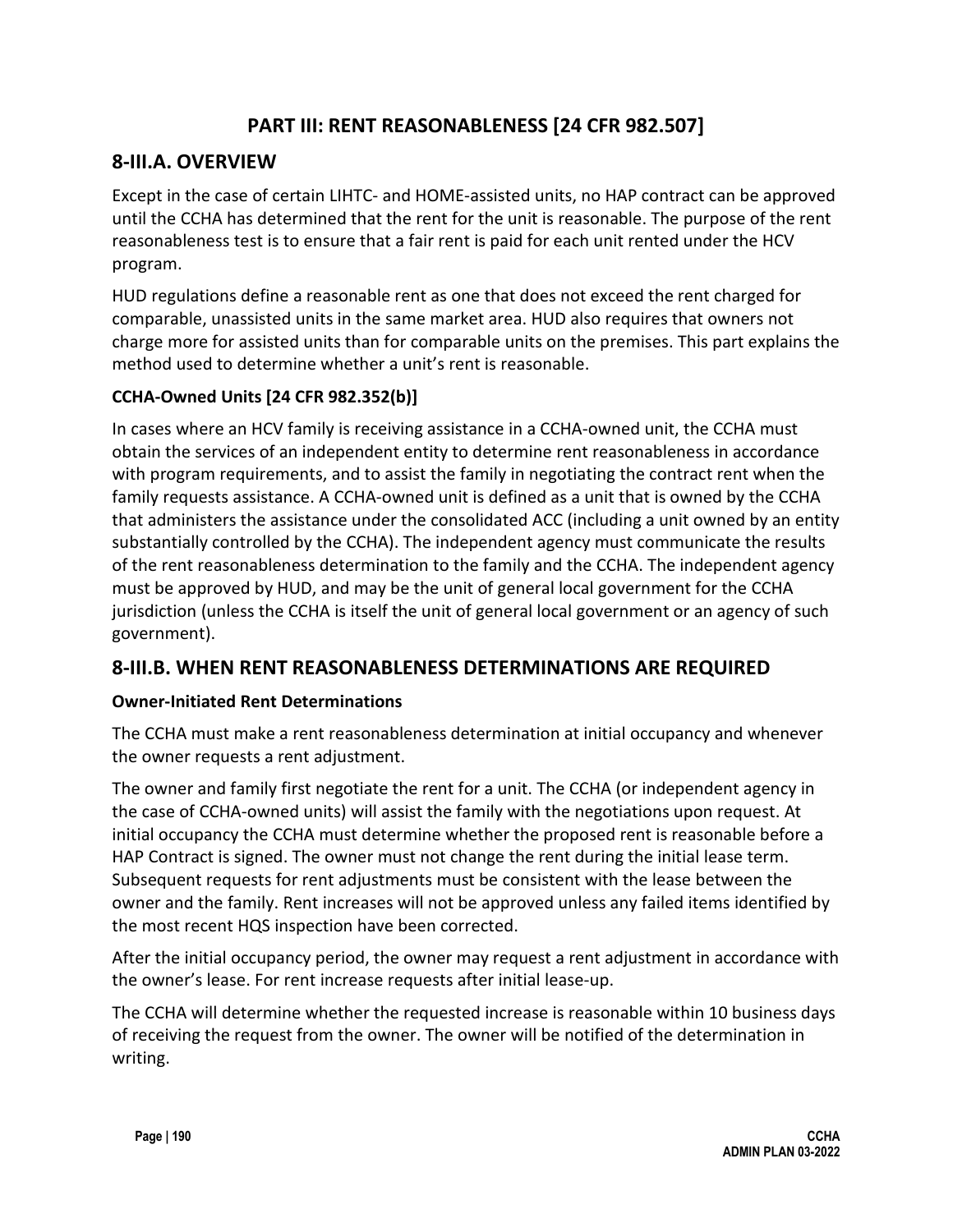All rents adjustments will be effective the first of the month following 60 days after the CCHA's receipt of the owner's request or on the date specified by the owner, whichever is later.

## **CCHA and HUD-Initiated Rent Reasonableness Determinations**

HUD requires the CCHA to make a determination of rent reasonableness (even if the owner has not requested a change) if there is a 10 percent decrease in the fair market rent that goes into effect at least 60 days before the contract anniversary date. HUD also may direct the CCHA to make a determination at any other time. The CCHA may decide that a new determination of rent reasonableness is needed at any time.

In addition to the instances described above, the CCHA will make a determination of rent reasonableness at any time after the initial occupancy period if: (1) the CCHA determines that the initial rent reasonableness determination was in error or (2) the CCHA determines that the information provided by the owner about the unit or other units on the same premises was incorrect.

## **LIHTC and HOME-Assisted Units [24 CFR 982.507(c)]**

For units receiving low-income housing tax credits (LIHTCs) or units assisted under HUD's HOME Investment Partnerships (HOME) Program, a rent comparison with unassisted units is not required if the voucher rent does not exceed the rent for other LIHTC- or HOME-assisted units in the project that are not occupied by families with tenant-based assistance.

For LIHTCs, if the rent requested by the owner does exceed the LIHTC rents for non-voucher families, the CCHA must perform a rent comparability study in accordance with program regulations. In such cases, the rent shall not exceed the lesser of: (1) the reasonable rent as determined from the rent comparability study; or (2) the payment standard established by the CCHA for the unit size involved.

# **8-III.C. HOW COMPARABILITY IS ESTABLISHED**

## **Factors to Consider**

HUD requires CCHAs to take into consideration the factors listed below when determining rent comparability. The CCHA may use these factors to make upward or downward adjustments to the rents of comparison units when the units are not identical to the HCV-assisted unit.

- Location and age
- Unit size including the number of rooms and square footage of rooms
- The type of unit including construction type (e.g., single family, duplex, garden, low-rise, high-rise)
- The quality of the units including the quality of the original construction, maintenance and improvements made
- Amenities, services, and utilities included in the rent

## **Units that Must Not Be Used as Comparable**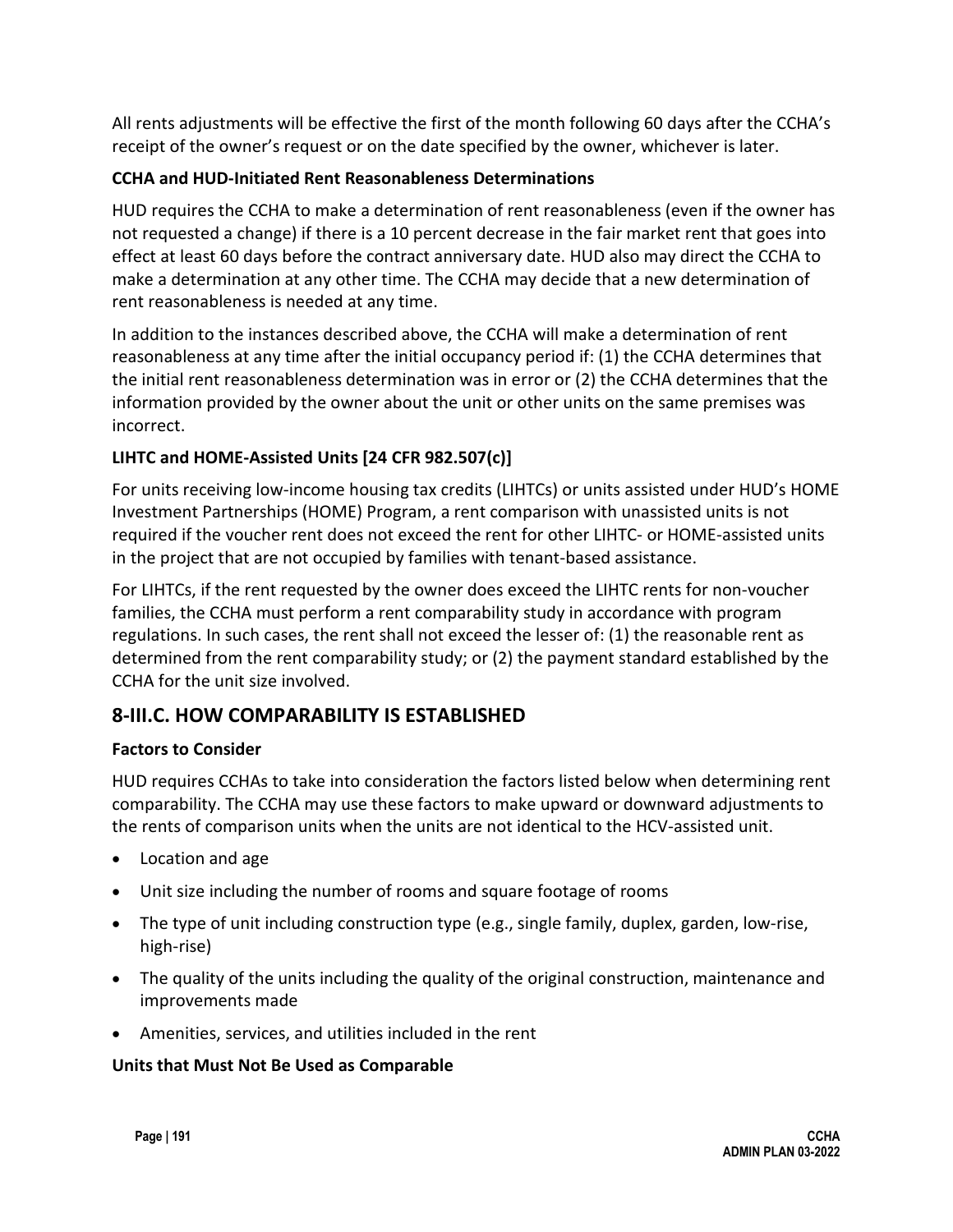Comparable units must represent unrestricted market rents. Therefore, units that receive some form of federal, state, or local assistance that imposes rent restrictions cannot be considered comparable units. These include units assisted by HUD through any of the following programs: Section 8 project-based assistance, Section 236 and Section 221(d)(3) Below Market Interest Rate (BMIR) projects, HOME or Community Development Block Grant (CDBG) program-assisted units in which the rents are subsidized; units subsidized through federal, state, or local tax credits; units subsidized by the Department of Agriculture rural housing programs, and units that are rent-controlled by local ordinance [Notice PIH 2002-22, Notice PIH 2005-20, and Notice PIH 2020-19].

*Note:* Notice PIH 2020-19, issued August 21, 2020, provides further guidance on the issue of what constitutes an assisted unit.

## **Rents Charged for Other Units on the Premises**

The Request for Tenancy Approval (HUD-52517) requires owners to provide information, on the form itself, about the rent charged for other unassisted comparable units on the premises if the premises include more than 4 units.

By accepting the CCHA payment each month the owner certifies that the rent is not more than the rent charged for comparable unassisted units on the premises. If asked to do so, the owner must give the CCHA information regarding rents charged for other units on the premises.

# **8-III.D. CCHA RENT REASONABLENESS METHODOLOGY**

## **How Market Data Is Collected**

CCHA will primarily utilize a third-party company which will collect and maintain data on market rents in CCHA's jurisdiction. Information sources include newspapers, realtors, market surveys, inquiries of owners and other available sources. The data will be maintained by bedroom size and market areas. Market areas may be defined by zip codes.

The data will be updated on an ongoing basis and rent information that is more than 12 months old will be archived using CCHA's third-party company. Market Rent Data greater than 12 months old will not be used for eligibility but may be used for reference.

## **How Rents Are Determined**

The rent for a unit proposed for HCV assistance will be compared to the rent charged for comparable units in the same market area. The CCHA will develop a range of prices for comparable units by bedroom size within defined market areas. Units proposed for HCV assistance will be compared to the units within this rent range. Because units may be similar, but not exactly like the unit proposed for HCV assistance, the CCHA may make adjustments to the range of prices to account for these differences. The adjustment must reflect the local market. Not all differences in units require adjustments (e.g., the presence or absence of a garbage disposal may not affect the rent in some market areas).

The CCHA uses a unit-to-unit comparison, by which the rent for a unit proposed for HCV assistance is directly compared to the rents for one or more unassisted units selected as comparable within the same market area. Geocoded maps will be used to identify the non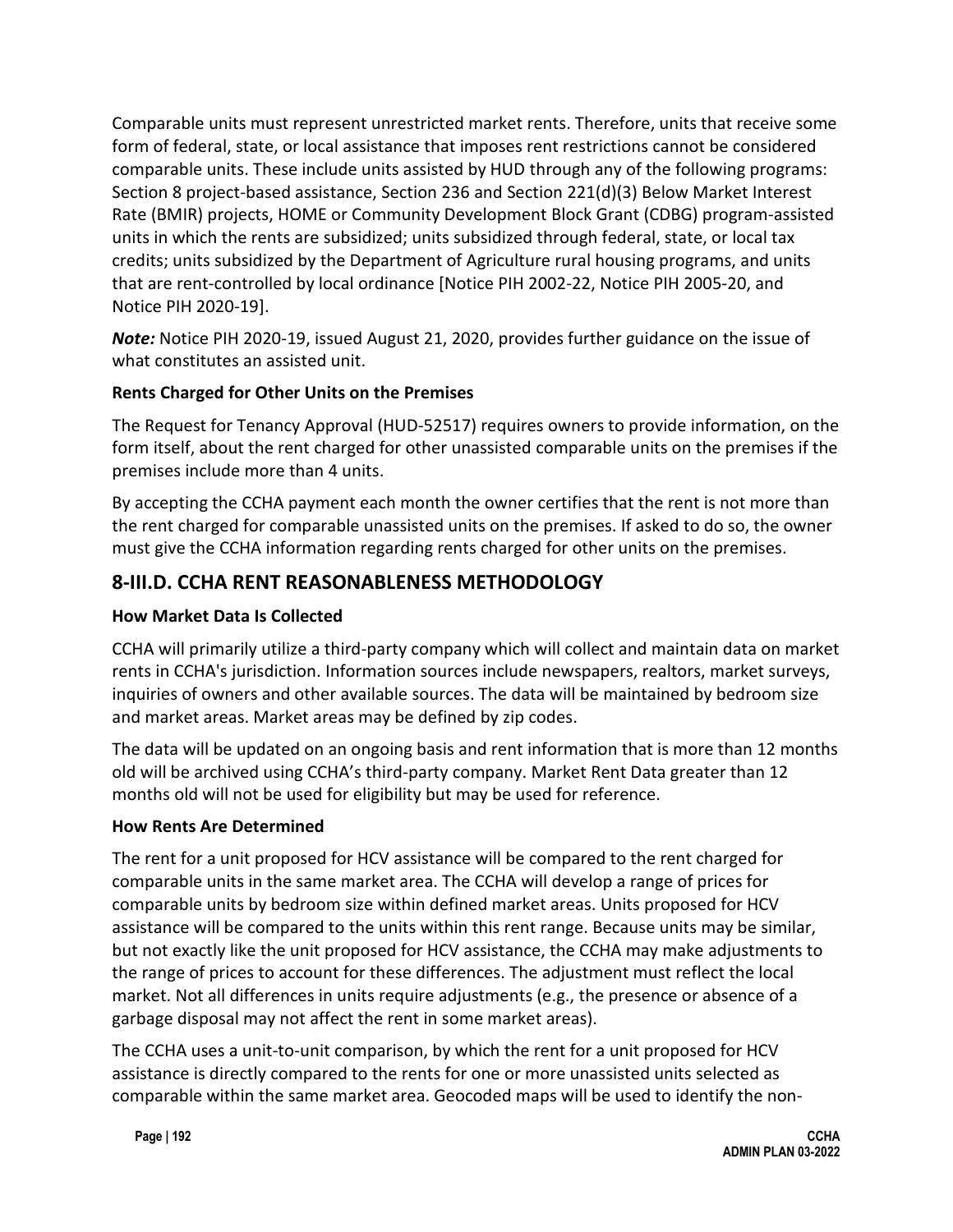assisted units in closest proximity to the subject unit, and unit data information will be used to select the most similar units.

In comparing rents, the CCHA will take into account critical market factors that impact rent, including the location, quality, size, unit type, and age of the contract unit, as well as any amenities, housing services, maintenance and utilities to be provided by the owner in accordance with the lease.

Where comparable units differ from the unit proposed for HCV assistance, the CCHA will determine whether those differences impact rent. Where they do, the CCHA will adjust the rental value of the comparable units, up or down, based on the market value of these factors. The rent for the unit proposed for HCV assistance will be compared to the adjusted rents for the comparable units, enabling a fair, accurate, market-based determination of rent reasonableness.

Adjustments may vary by unit type (e.g., a second bathroom may be more valuable in a threebedroom unit than in a two-bedroom). The adjustment must reflect the rental value of the difference – not its construction costs (e.g., it might cost \$20,000 to put on a new roof, but the new roof might not make any difference in what a tenant would be willing to pay because rents units are presumed to have functioning roofs). When a comparable project offers rent concessions (e.g., first month rent-free, or reduced rent) reported monthly rents will be adjusted accordingly. For example, if a comparable project reports rents of \$500/month but new tenants receive the first month's rent free, the actual rent for the unit would be calculated as follows:  $$500 \times 11$  months =  $5500/12$  months = actual monthly rent of  $$488$ .

Owners have no right to appeal rent reasonableness determinations. However, in the case(s) where an owner believes the rent determination is inaccurate, the CCHA will, in good faith, contact the third-party company to confirm its comparable data.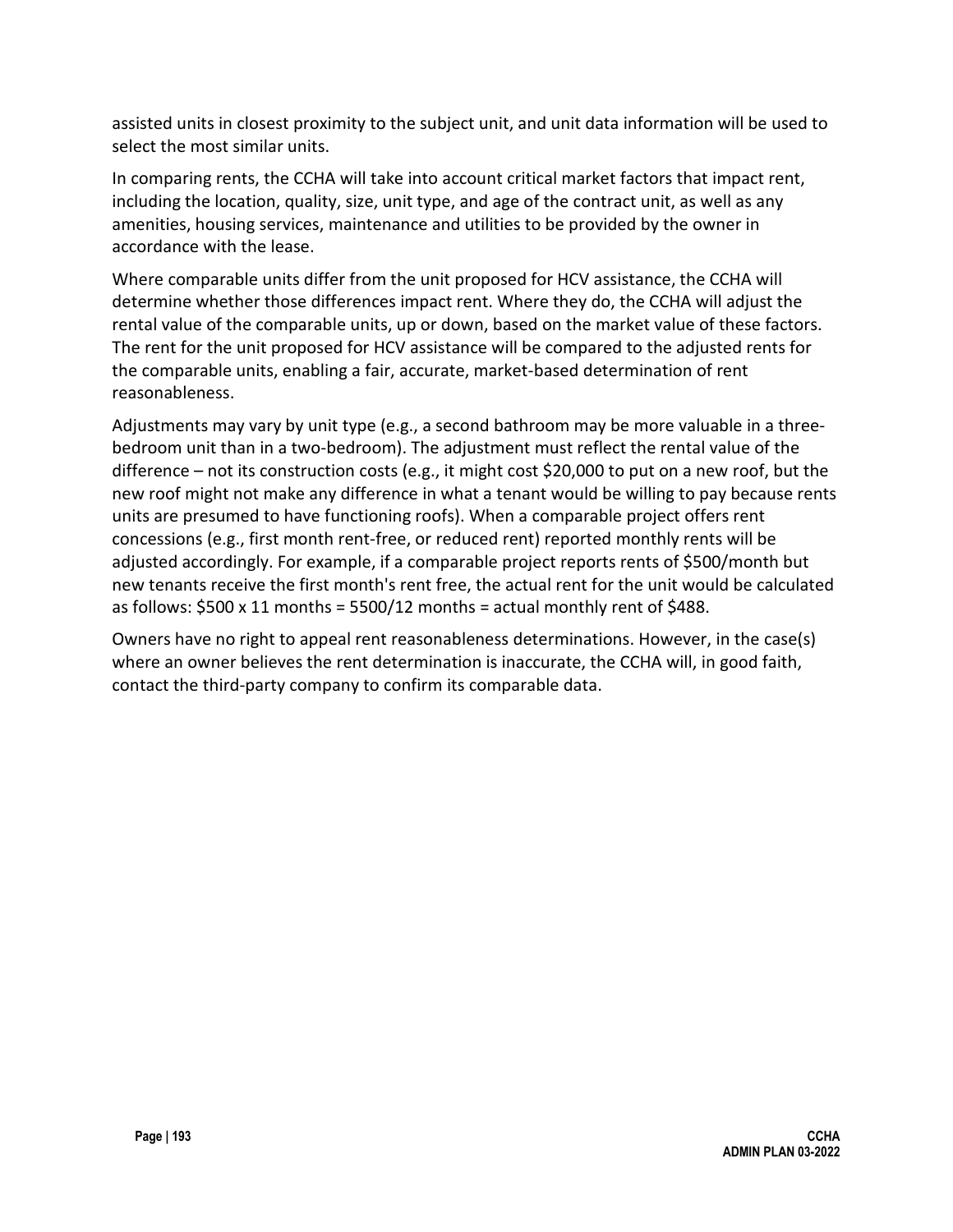## **EXHIBIT 8-1: OVERVIEW OF HUD HOUSING QUALITY STANDARDS**

Note:This document provides an overview of HQS. For more detailed information see the following documents:

- 24 CFR 982.401, Housing Quality Standards (HQS)
- Housing Choice Voucher Guidebook, Chapter 10.
- HUD Housing Inspection Manual for Section 8 Housing
- HUD Inspection Form, form HUD-52580 (3/01) and Inspection Checklist, form HUD-52580-A (9/00)

#### **Sanitary Facilities**

The dwelling unit must include sanitary facilities within the unit. The sanitary facilities must be usable in privacy and must be in proper operating condition and adequate for personal cleanliness and disposal of human waste.

#### **Food Preparation and Refuse Disposal**

The dwelling unit must have space and equipment suitable for the family to store, prepare, and serve food in a sanitary manner.

#### **Space and Security**

The dwelling unit must provide adequate space and security for the family. This includes having at least one bedroom or living/sleeping room for each two persons.

#### **Thermal Environment**

The unit must have a safe system for heating the dwelling unit. Air conditioning is not required but if provided must be in proper operating condition. The dwelling unit must not contain unvented room heaters that burn gas, oil, or kerosene. Portable electric room heaters or kitchen stoves with built-in heating units are not acceptable as a primary source of heat for units located in climatic areas where permanent heat systems are required.

#### **Illumination and Electricity**

Each room must have adequate natural or artificial illumination to permit normal indoor activities and to support the health and safety of occupants. The dwelling unit must have sufficient electrical sources so occupants can use essential electrical appliances. Minimum standards are set for different types of rooms. Once the minimum standards are met, the number, type and location of electrical sources are a matter of tenant preference.

#### **Structure and Materials**

The dwelling unit must be structurally sound. Handrails are required when four or more steps (risers) are present, and protective railings are required when porches, balconies, and stoops are thirty inches or more off the ground. The elevator servicing the unit must be working [if there is one]. Manufactured homes must have proper tie-down devices capable of surviving wind loads common to the area.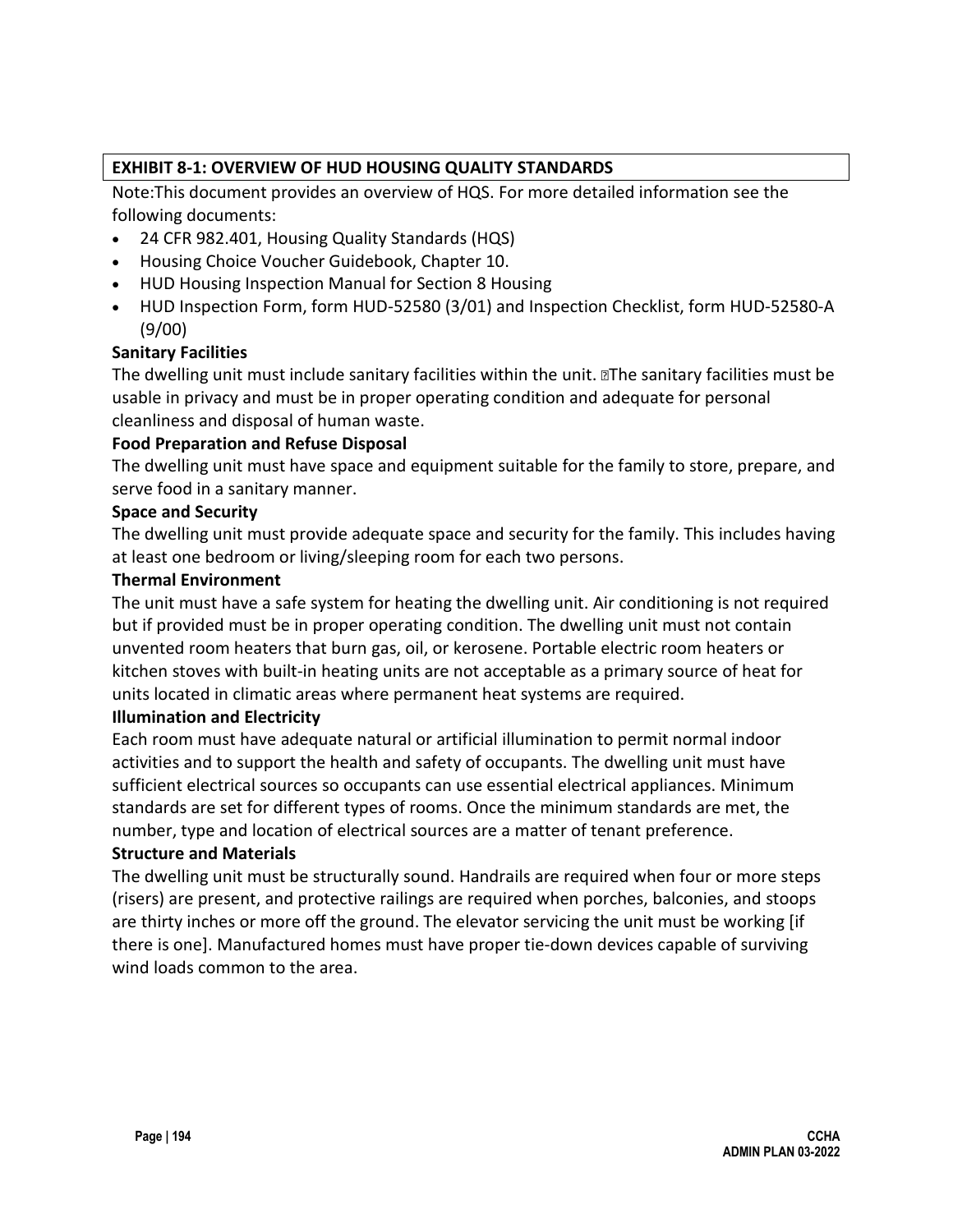### **Interior Air Quality**

The dwelling unit must be free of air pollutant levels that threaten the occupants' health. There must be adequate air circulation in the dwelling unit. Bathroom areas must have one openable window or other adequate ventilation. Any sleeping room must have at least one window. If a window was designed to be opened, it must be in proper working order.

#### **Water Supply**

The dwelling unit must be served by an approved public or private water supply that is sanitary and free from contamination. Plumbing fixtures and pipes must be free of leaks and threats to health and safety.

#### **Lead-Based Paint**

Lead-based paint requirements apply to dwelling units built prior to 1978 that are occupied or can be occupied by families with children under six years of age, excluding zero bedroom dwellings. Owners must:

- Disclose known lead-based paint hazards to prospective tenants before the lease is signed,
- provide all prospective families with "Protect Your Family from Lead in Your Home",
- Stabilize deteriorated painted surfaces and conduct hazard reduction activities within 30 days when identified by the CCHA
- Notify tenants each time such an activity is performed
- Conduct all work in accordance with HUD safe practices
- As part of ongoing maintenance ask each family to report deteriorated paint
- Maintain covered housing without deteriorated paint if there is child under six in the family

For units occupied by elevated blood lead level (lead poisoned) children under six years of age, an environmental investigation must be conducted (paid for by the CCHA). If lead hazards are identified during the environmental investigation, the owner must complete hazard reduction activities within 30 days.

See HCV GB p. 10-15 for a detailed description of these requirements. For additional information on lead-based paint requirements see 24 CFR 35, Subparts A, B, M, and R.

#### **Access**

Use and maintenance of the unit must be possible without unauthorized use of other private properties. The building must provide an alternate means of exit in case of fire.

#### **Site and Neighborhood**

The site and neighborhood must be reasonably free from disturbing noises and reverberations, excessive trash or vermin, or other dangers to the health, safety, and general welfare of the occupants.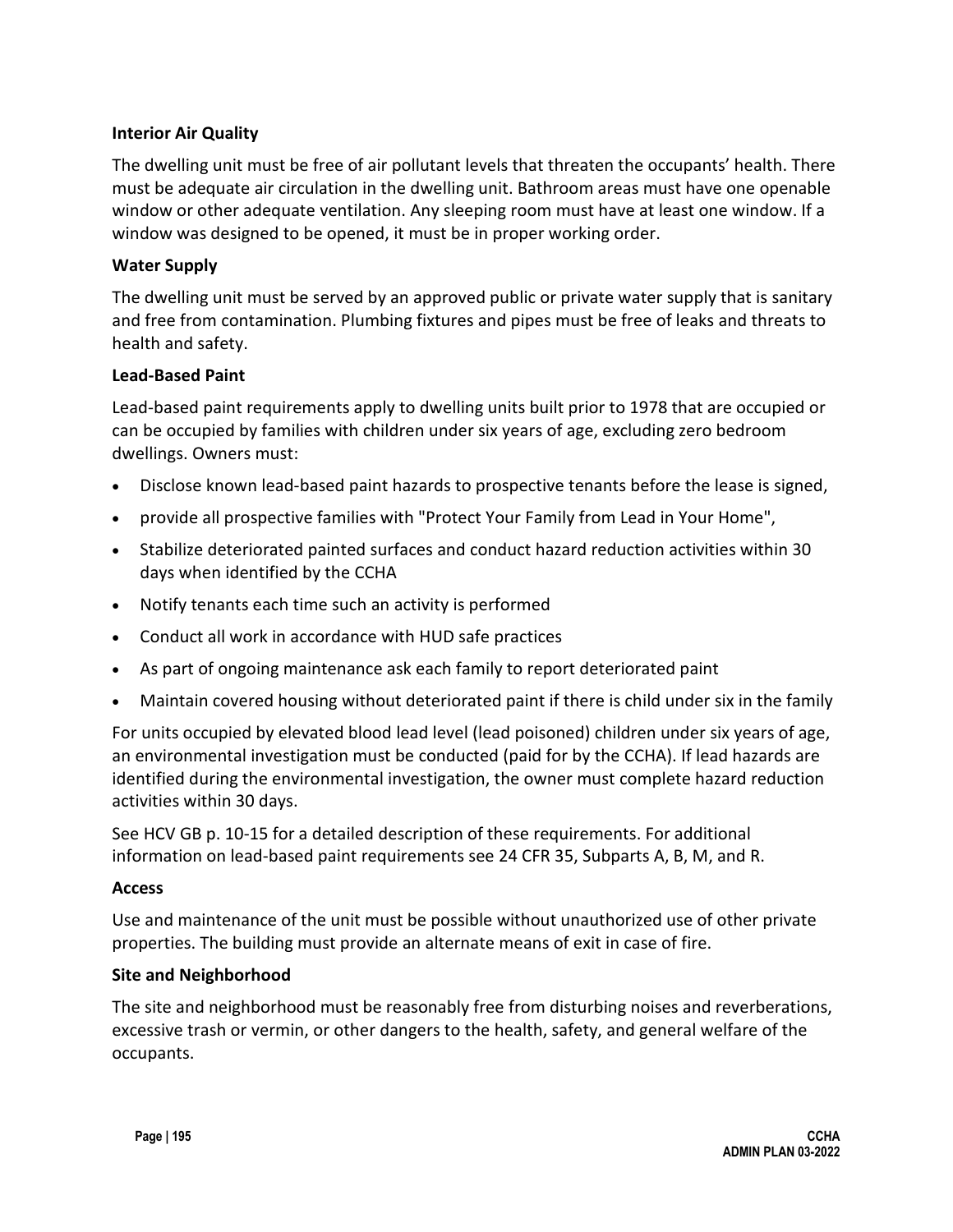## **Sanitary Condition**

The dwelling unit and its equipment must be in sanitary condition and free of vermin and rodent infestation. The unit must have adequate barriers to prevent infestation.

#### **Smoke Detectors**

Smoke detectors must be installed in accordance with and meet the requirements of the National Fire Protection Association Standard (NFPA) 74 (or its successor standards). If the dwelling unit is occupied by any person with a hearing impairment, smoke detectors must have an appropriate alarm system as specified in NFPA 74 (or successor standards).

#### **Hazards and Heath/Safety**

The unit, interior and exterior common areas accessible to the family, the site, and the surrounding neighborhood must be free of hazards to the family's health and safety.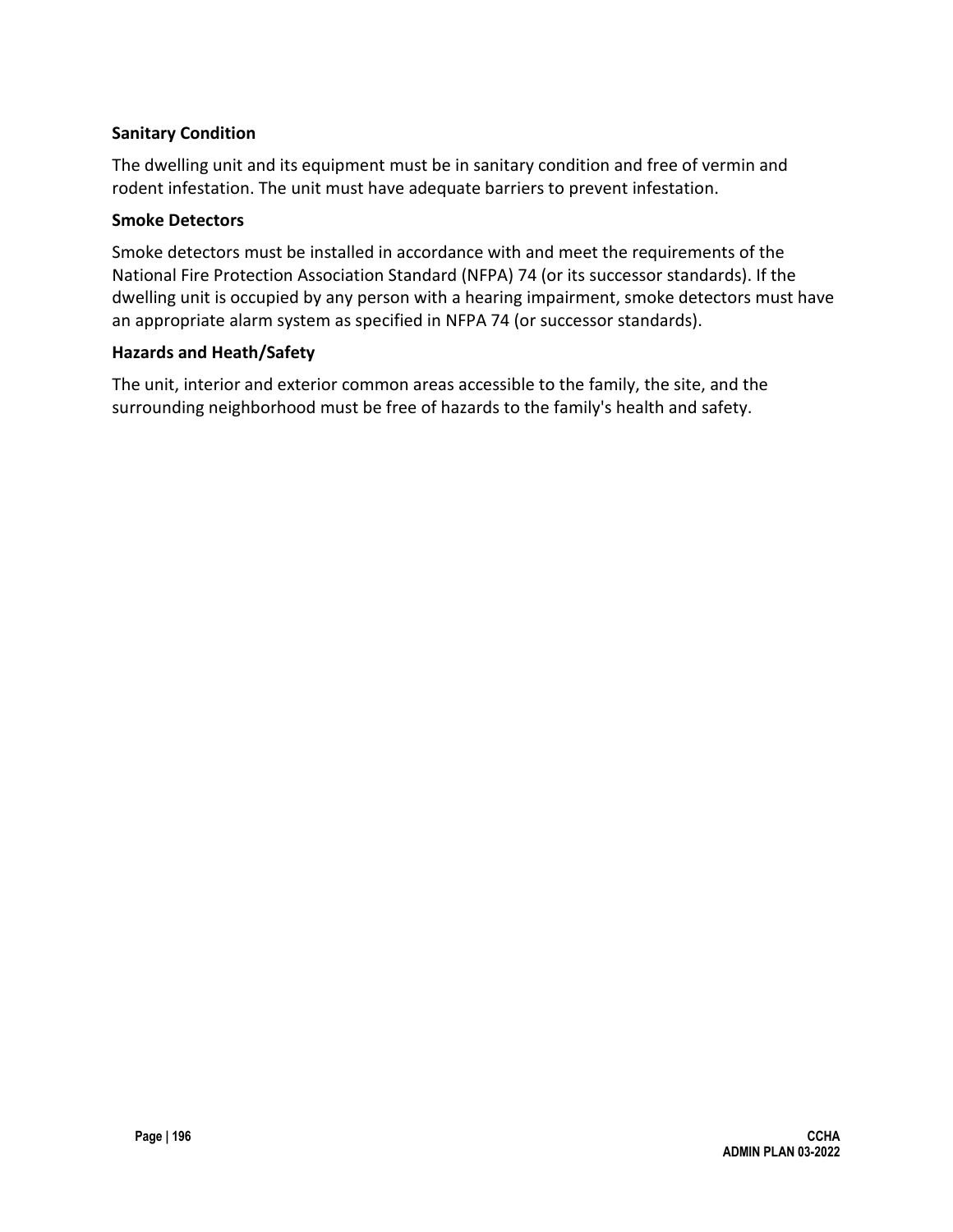## **EXHIBIT 8-2: SUMMARY OF TENANT PREFERENCE AREAS RELATED TO HOUSING QUALITY**

Note:This document provides an overview of unit and site characteristics and conditions for which the family determines acceptability. For more detailed information see the following documents:

- Housing Choice Voucher Guidebook, Chapter 10.
- HUD Housing Inspection Manual for Section 8 Housing
- HUD Inspection Form, form HUD-52580 (3/01) and Inspection Checklist, form HUD-52580-A (9/00)

Provided the minimum housing quality standards have been met, HUD permits the family to determine whether the unit is acceptable with regard to the following characteristics.

- *Sanitary Facilities*. The family may determine the adequacy of the cosmetic condition and quality of the sanitary facilities, including the size of the lavatory, tub, or shower; the location of the sanitary facilities within the unit; and the adequacy of the water heater.
- *Food Preparation and Refuse Disposal*. The family selects size and type of equipment it finds acceptable. When the family is responsible for supplying cooking appliances, the family may choose to use a microwave oven in place of a conventional oven, stove, or range. When the owner is responsible for providing cooking appliances, the owner may offer a microwave oven in place of an oven, stove, or range only if other subsidized and unsubsidized units on the premises are furnished with microwave ovens only. The adequacy of the amount and type of storage space, the cosmetic conditions of all equipment, and the size and location of the kitchen are all determined by the family.
- *Space and Security*. The family may determine the adequacy of room sizes and room locations. The family is also responsible for deciding the acceptability of the type of door and window locks.
- *Energy conservation items*. The family may determine whether the amount of insulation, presence of absence of storm doors and windows and other energy conservation items are acceptable.
- *Illumination and Electricity*. The family may determine whether the location and the number of outlets and fixtures (over and above those required to meet HQS standards) are acceptable or if the amount of electrical service is adequate for the use of appliances, computers, or stereo equipment.